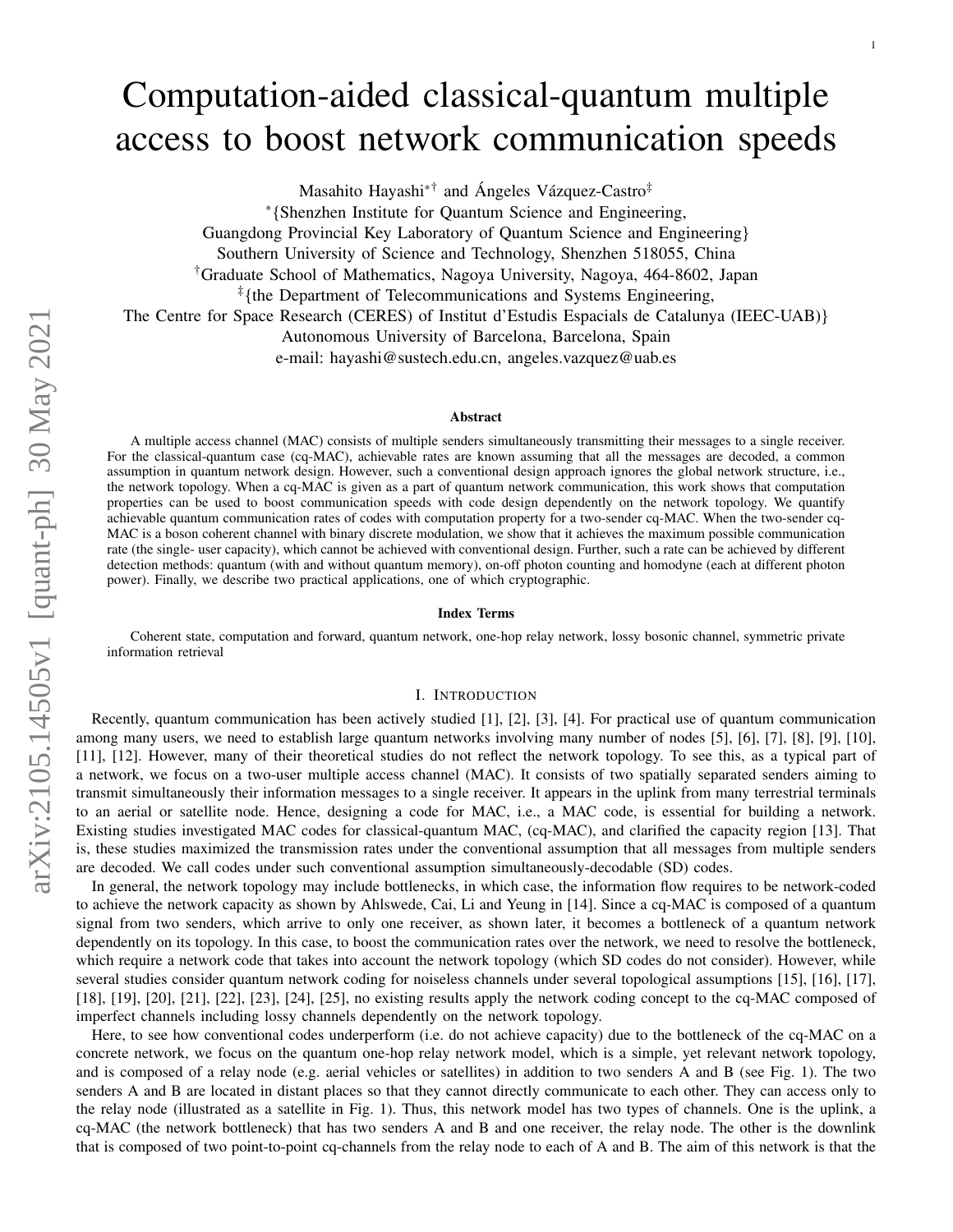

Fig. 1. Physical example of quantum one-hop relay network model. In this example, the relay is a satellite. The two senders A and B are located in distant places so that they cannot directly communicate to each other. In Phase 1, the two senders access simultaneously the satellite. Hence, the uplink is a cq-MAC (the network bottleneck) that has two senders A and B and a single decoding system on the satellite. In Phase 2, the relay communicates to each sender via two point-to-point cq-channels towards senders A and B. In this work we show that conventional decoding is not optimal (i.e. cannot achieve the capacity of the network) and introduce computation (COMP) codes that allow to decode the actual sum of (quantized) electromagnetic fields in the cq-MAC of Phase 1, enabling network capacity to be achieved.

two senders A and B exchange their messages  $M_A$  and  $M_B$  via the relay. Although the use of cq-MAC saves time, the quantum signal transmitted from one sender behaves as a noise for the quantum signal from another sender, which is the weak point of cq-MAC. Since the point-to-point cq-channels in the downlink have no such weak point, only the uplink is the bottleneck of the quantum one-hop relay network model. Note that, physically, when we employ the bosonic quantized electromagnetic fields, the cq-MAC in the uplink is given as interference of electromagnetic fields.

In the conventional relying method, the receiver at the relay decodes both messages in the unplink, and sends  $M_A$  to Sender B and message  $M_B$  to Sender A in the downlink. This relying method employs a SD code in the uplink, and is called direct forward (DF) because the relay directly decodes-and-forwards the messages. However, the relay can operate in a different way. To show a different relaying method to resolve the topological bottleneck, we need to introduce computation (COMP) codes over the cq-MAC. The operation of COMP codes compared to SD codes in a cq-MAC is illustrated in Fig. 2.



Fig. 2. Illustration of the operation of COMP codes proposed in this work, compared to conventional SD codes when two senders simultaneously transmitting their messages over a cq-MAC. The diagram on the left illustrates the concept of COMP codes. The main objective of our work is the design of the required COMP codes when only the modulo sum  $M_A \oplus M_B$  needs to be reliably transmitted over the cq-MAC. For comparison, the conventional approach ([13][26]) is shown on the right: the receiving node decodes both messages,  $M_A$  and  $M_B$  using conventional simultaneous-decodable codes, denoted here as SD codes.

On the left, the use of COMP codes is shown when two senders transmit their messages  $M_A$  and  $M_B$  over a cq-MAC but only the modulo sum  $M_A \oplus M_B$  is required to be reliably decoded. For comparison, the conventional SD codes in [13], [26],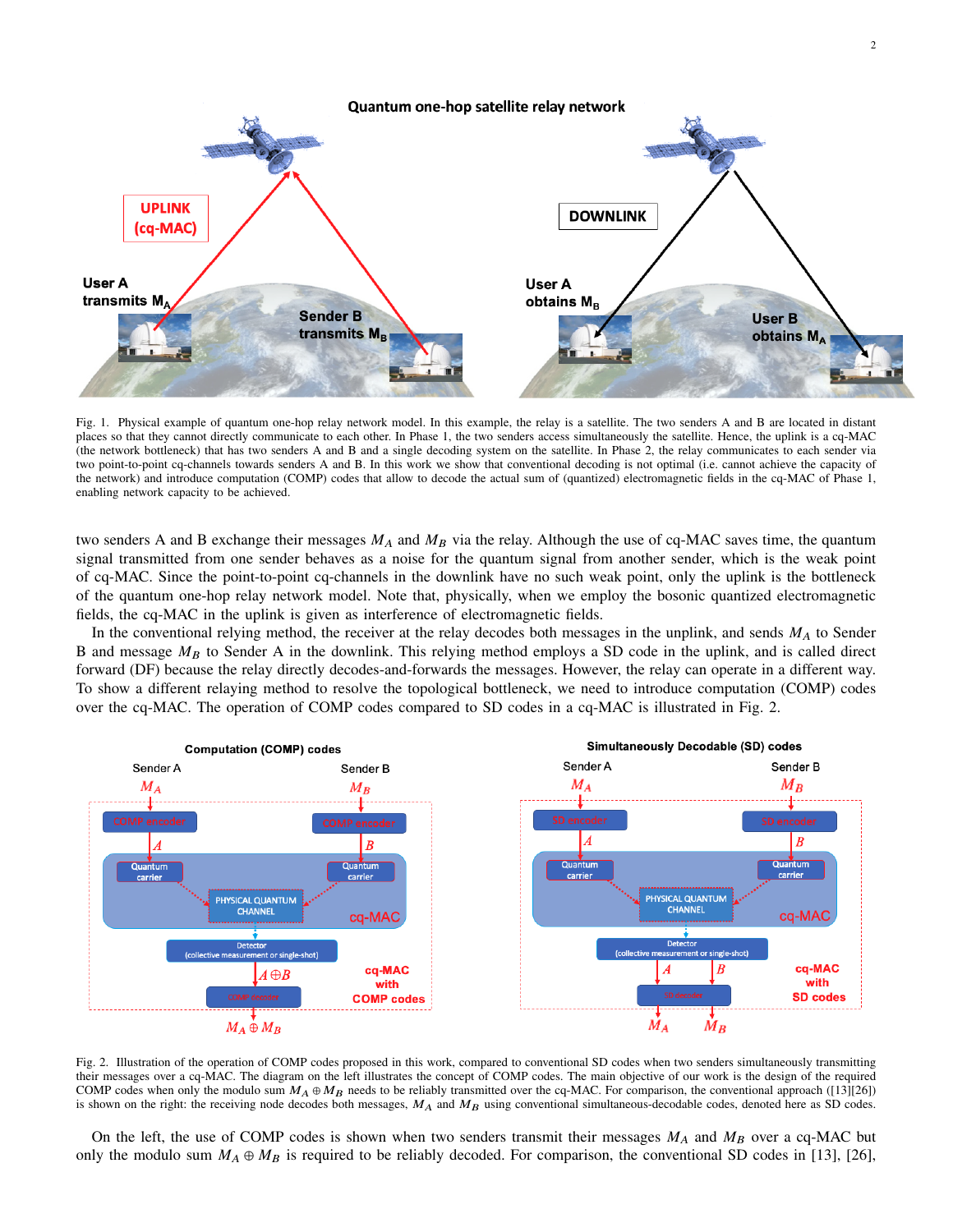[27] is shown on the right, where the two messages  $M_A$  and  $M_B$  would be decoded simultaneously.

We observe that in principle, either SD or COMP codes can be used in our quantum one-hop network model. In other words, the satellite in Fig. 1 can be designed to use either SD or COMP codes. However, since the aim of the network is the exchange of messages between nodes A and B, it is sufficient that the receiver at the relay node decodes only the modulo sum  $M_A \oplus M_B$  in the uplink, where both messages are regarded as vectors on a finite field  $\mathbb{F}_p$ . This is because both senders decode the other's message by using the modulo operation after the relay broadcasts the recovered modulo sum  $M_A \oplus M_B$  to both senders in the downlink. For example, Sender A can decode  $M_B$  by  $(M_A \oplus M_B) \ominus M_A$ . In this paper, we use  $\oplus$  and  $\ominus$ to express the modulo plus and minus in the finite field  $\mathbb{F}_p$  to distinguish it from the plus and minus in  $\mathbb{C}$ , respectively. This method employs a COMP code in the uplink, and is called computation-and-forward (CAF) strategy because the relay forward the result of the computation of the messages. In the satellite network model in Fig. 2, our cq-MAC is given over quantized electromagnetic fields, a typical example of a bosonic system, and this method boosts the capacity by harnessing photon energy from the natural computation properties existing in the coherent interference of quantized electromagnetic fields.

In the classical case, our proposed type of codes are said to provide reliable physical layer network coding because the code is directly applied to the physical signal naturally combined in the channel. However, while our proposed strategy seemingly corresponds to the quantum analogue of physical layer network coding (which has been extensively studied [28], [29], [30], [31], [32], [33], [34], [35], [36], [37], [38], [39]), in fact it does not. The reason is that in traditional classical networks and Internet, physical networks and their logical abstractions are purposely separately designed and managed (e.g. the former by engineers the latter by computer scientists). Fully quantum networks, however, no longer have such separation because its developing stage is still in pioneer days before establishing the division between physical and logical parts. To extract the performance of the quantum network, we need to seamlessly design the communication method over the quantum network.

In this work, we study the codes for the cq-MAC that take into account the network topology, i.e. COMP codes for the cq-MAC, and obtain a lower bound of achievable rates. We then apply them over cq-MAC with boson coherent states [26], [27] and quantify the gains in reliable rates with respect to conventional SD codes for several detection strategies. We show that COMP codes boost communication rates by taking advantage of the computation properties inherent in the coherent quantum interference (of quantized electromagnetic fields). When our method is applied to quantized electromagnetic fields, COMP codes are interpreted to gather photon energy from interference instead of treating it as noise (like conventional codes do). In terms of relying strategy for our network of reference (Fig. 1), our results show that the CAF relaying strategy is preferred over the conventional DF strategy. In addition, although the merit of COMP codes depends on the network topology, there are many other types of topologies whose bottlenecks can be resolved by our method, such as the well known butterfly network [14], [15], [16], [22], which is described in Appendix A.

To show the importance of the seamless design, in addition to the CAF strategy, we introduce another significant application which shows the wide applicability of our proposed COMP codes. For this aim, we abstract away a quantum physical server as a logical server node. We then show that COMP codes can be applied to symmetric private information retrieval with such servers. Private Information Retrieval (PIR) with multiple servers is a method for a user to download a file from noncommunicating servers each of which contains the copy of a classical file set while the identity of the downloaded file is not leaked to each server. Symmetric PIR (SPIR) with multiple servers achieves the above task without leakage of other files to the user. Hence, this is another contribution of our work as a similar result is not yet existing in the literature, which has only treated noiseless channels [40] [41].

## II. RESULTS

## *A. Achievable rates of COMP codes*

For simplicity, we assume the two senders of the cq-MAC, denoted as  $W$ , having the same codebook with the alphabets  $\mathcal A$ and B defined in  $\mathbb{F}_p$ . Each message  $M_k^n$ ,  $k = A, B$  is assumed to be chosen independently and uniformly from  $M_k^n$ . We define a  $(2^{nR}, n)$  COMP code as consisting of two message sets that are equivalent to  $M^n = \mathbb{F}_p^{\ell}$  with  $|\mathbb{F}_p^{\ell}| \cong [2^{nR}]$ . Two encoders  $\phi_1^n$ 1 and  $\phi_2^n$  map each message  $M_k^n \in \mathcal{M}^n$  to a sequence  $\phi_k^n(M_k^n) \in \mathbb{C}^n$  and  $k = 1, 2$ . Then, after measuring the received quantum system, the receiver estimates a linear combination of  $M_1^n \oplus M_2^n \in \mathcal{M}^n$ .

The rate R is achievable if there exists a sequence of  $(2^{nR}, n)^2$  computation codes such that  $\lim_{n\to\infty} P_{\text{COMP}}^n = 0$ , with  $P_{\text{COMP}}^n$  the error probability. The supremum of achievable rates for computation is called the computation rate and is denoted by  $C_{\text{COMP}}$ . To get its lower bound instead of  $C_{\text{COMP}}(\mathcal{W})$ , we denote by  $I(A \oplus B; Y)_{P_U \times P_U}$  the mutual information when A and B are subject to the uniform distribution  $P_U$  independently, i.e.,  $P_A \times P_B = P_U \times P_U$ . The capacity  $C_{\text{COMP}}(\mathcal{W})$  is evaluated in the following theorem.

*Theorem 1:* we have the following lower and upper bounds of  $C_{\text{COMP}}(\mathcal{W})$ .

$$
\underline{C}_{\text{COMP}}(\mathcal{W}) := I(A \oplus B; Y)_{P_U \times P_U} \le C_{\text{COMP}}(\mathcal{W})
$$
\n(1)

$$
\overline{C}_{\text{COMP}}(\mathcal{W}) := \min\left(\max_{P_A, b \in \mathbb{F}_p} I(A; Y | B = b)_{P_A}, \max_{P_B, a \in \mathbb{F}_p} I(B; Y | A = a)_{P_B}\right) \ge C_{\text{COMP}}(\mathcal{W}),\tag{2}
$$

where the distribution of  $A$  and  $B$  are limited to the uniform distribution in (1) and the maximum in (2) is taken among distributions  $P_A$  or  $P_B$  of A or B.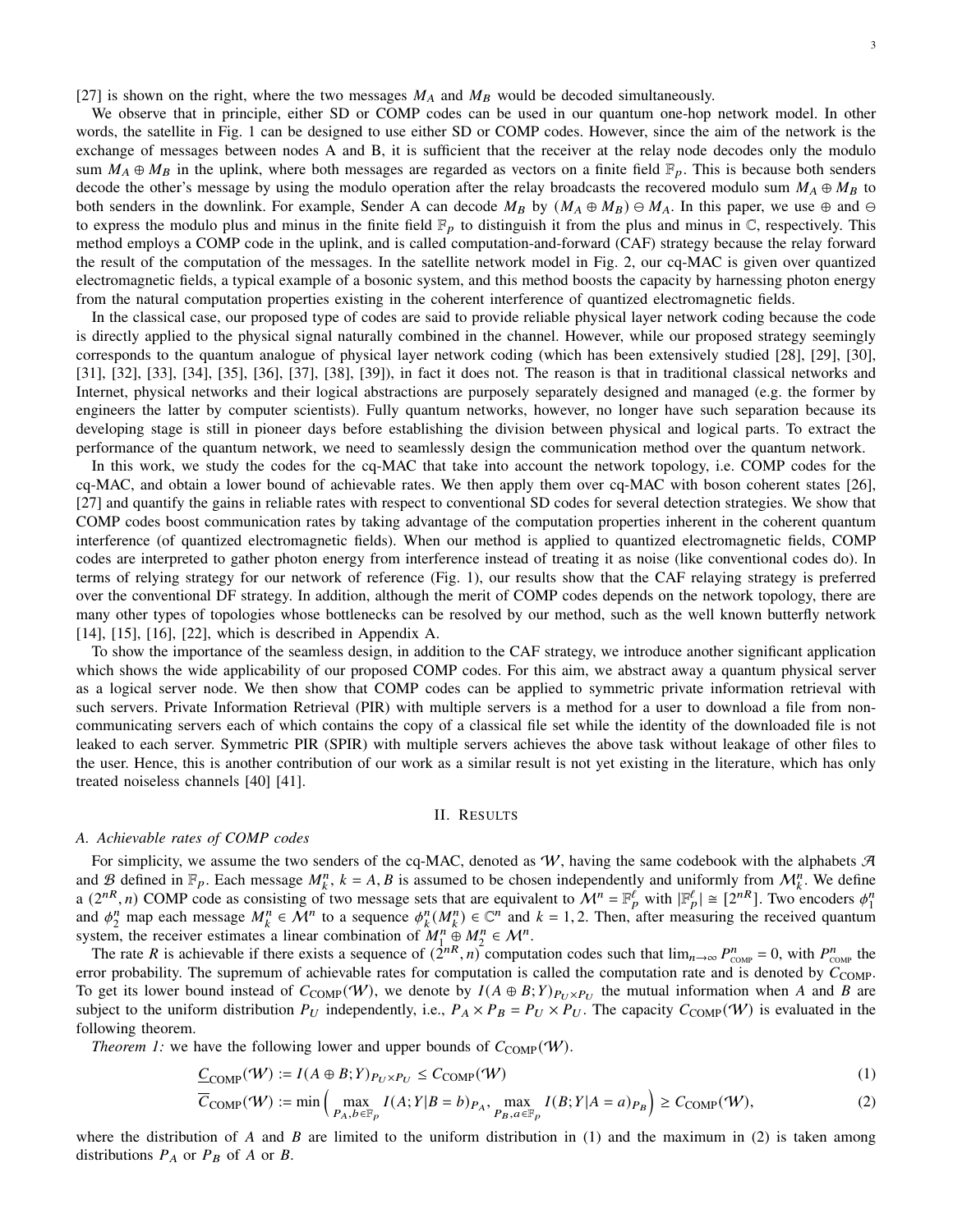Theorem 1 is proved in Appendix C by combining the method for degraded channel [36], the operator inequality developed in [42], the technique based on Toeplitz matrix [43], and affine codes. Note that a conventional SD code is defined as a  $(2^{nR_A}, 2^{nR_B}, n)$  with two message sets  $[2^{nR_k}]$ ,  $k = A, B$  and two encoders  $\phi_1^n$  $\int_1^n$  and  $\phi_2^n$  which use *different codes* to map each message  $M_k^n \in [2^{nR_k}]$  to a sequence  $\phi_k^n(M_k^n) \in \mathbb{C}^n$ ,  $k = A, B$ . Each message  $M_k^n$ ,  $k = A, B$  is assumed to be chosen independently from [2<sup>nRk</sup>]. In this case, the receiver outputs two estimations, of  $M_A^h$  and of  $M_B^n$ . The pair  $(R_A, R_B)$  is achievable for simultaneous-decodable code if there exists a sequence of  $(2^{nR_A}, 2^{nR_B}, n)$  simultaneous-decodable codes such<br>that  $\lim_{n \to \infty} n^n = 0$ , where  $R^n$  is the error probability. In this case, the pates are descri that  $\lim_{n\to\infty} P_{\text{SD}}^n = 0$ , where  $P_{\text{SD}}^n$  is the error probability. In this case, the rates are described by the capacity region for simultaneous-decodable code,  $C(W)$ , [26], [13] and interference is treated as noise. When a SD code is used, the rate is limited as

$$
C_{\text{SD}}(\mathcal{W}) := \max_{(R_A, R_B) \in C(\mathcal{W})} \min(R_A, R_B) = \max_{P_A \times P_B} \min\left(I(A;Y|B)_{P_A \times P_B}, I(B;Y|A)_{P_A \times P_B}, \frac{1}{2}I(AB;Y)_{P_A \times P_B}\right). \tag{3}
$$

In fact, to achieve the rates  $C_{\text{COMP}}(\mathcal{W})$  and  $C_{\text{SD}}(\mathcal{W})$ , the decoder needs to use collective measurement across *n* receiving signal states. This measurement requires the technologies to store many receiving quantum signal states and perform a quantum measurement across many quantum signal states. To avoid use of quantum memory, the receiver needs to measure the receiving states individually.

As a simple case, we consider the situation where the receiver applies the same measurement Π to all receiving signals. We denote the measurement outcome by Z. Then, we can define the mutual information  $I(A \oplus B; Z)_{II}$ . It is natural that the receiver's decoding operation is limited to the classical data processing over the collection of the outcomes of the same measurement Π. This method does not require quantum memory. In this case, we have the following achievable rate by using the result of classical COMP codes

$$
\underline{C}_{\text{COMP},\Pi}(\mathcal{W}) := I(A \oplus B; Z)_{\Pi,P_U \times P_U}.
$$

Optimizing the choice of the measurement, we obtain the rate  $\underline{C}_{COMP}^c(W) := \max_{\Pi} \underline{C}_{COMP,\Pi}(W)$  achieved without quantum memory. Besides, the inequality  $C_{\text{COMP}}^c(W) \leq C_{\text{COMP}}(W)$  holds, the equality holds if and only if the density matrices  $\{\frac{1}{R}\sum_{a\in\mathbb{F}_p}W_{a,b\ominus a}\}_{b\in\mathbb{F}_p}$  are commutative with each other. Hence, in this case the receiver does not need to use collective measurement across *n* receiving signal states. When a SD code is used and the receiver applies the measurements  $\Pi$  to all receiving signal states, the rate is limited as

$$
C_{\text{SD},\Pi}(\mathcal{W}) := \max_{P_A \times P_B} \min \Big( I(A;Z|B)_{\Pi, P_A \times P_B}, I(B;Z|A)_{\Pi, P_A \times P_B}, \frac{1}{2} I(AB;Z)_{\Pi, P_A \times P_B} \Big). \tag{4}
$$

Optimizing the choice of the measurement, we obtain the rate  $C_{SD}^{c}(\mathcal{W}) := \max_{\Pi} C_{SD,\Pi}(\mathcal{W})$ .

#### *B. Application to BPSK discrete modulation over lossy bosonic channel*

As a practical application of our results, we now study the cq-MAC over coherent states with binary phase shift keying (BPSK) discrete modulation. In this case, physically, COMP codes match computation properties of (quantized) physical electromagnetic carriers. In Methods, we present the detailed description of the physical models of the coherent cq-MAC. These allow us to derive analytically the rate with collective quantum detection and also the rates with photon counting (onoff) and homodyne detections. Since the collective quantum detection needs to be applied across multiple receiving quantum signal systems, it requires quantum memory. On the other hand, photon counting (on-off) and homodyne detections can be applied to single receiving quantum signal system so that they do not need quantum memory.

Achievable rates in Fig. 3 (left) demonstrate the superiority of COMP codes for the bosonic cq-MAC network, as they achieve the upper bound of the capacity (1 bit per channel use for BPSK), while SD codes do not. Specifically, the rate of conventional codes with collective measurement,  $C_{SD}(W_{\alpha})$ , (which is maximum for uniform priors) achieves  $I_{\text{max},\infty}/2 =$  $(\eta(0.5) + \eta(0.25) + \eta(0.25))/2 = 0.75$  bits per channel use at  $|\alpha|^2 \approx 1$ , where  $\eta(x) = -x \log_2 x$ . However, COMP codes with collective measurement achieve the transmission rate  $log_2(2) = 1$  bits per channel use at  $|\alpha|^2 \approx 1$ . Hence, COMP codes outperform conventional SD codes with gains up to 33.33% as shown in Fig. 3 (right), where we have defined gain between two rates,  $R_x$  and  $R_y$  as  $100 \frac{R_x - R_y}{R_y}$ . In addition, the on-off measurement also achieves the transmission rate 1 with COMP codes but at a slower speed than with collective measurement, and it happens also at  $|\alpha|^2 \approx 1.5$ . Even the conventional homodyne detection achieves the transmission rate 1 with COMP codes at  $|\alpha|^2 \approx 2$ . The gains of our method for COMP codes over SD codes with collective measurement are positive only after a threshold photon power for any type of measurement. The thresholds of the collective measurement, the on-off measurement and the homodyne detection are  $|\alpha|^2 = 0.18, 0.45$ , and 0.62, respectively. The intuition of this result is that the quantum nature of the received signal offers an advantage for the decoding of the sum of the physical signal over SD codes above such threshold photon power while it does not below the threshold.

As a useful reference, the single-sender Holevo quantity gives the upper bound (2) of the capacity of COMP code, as shown in Fig. 3 (left, green line). We observe that COMP codes with collective measurement is very close to the upper bound from a realistic photon average photon number of 1.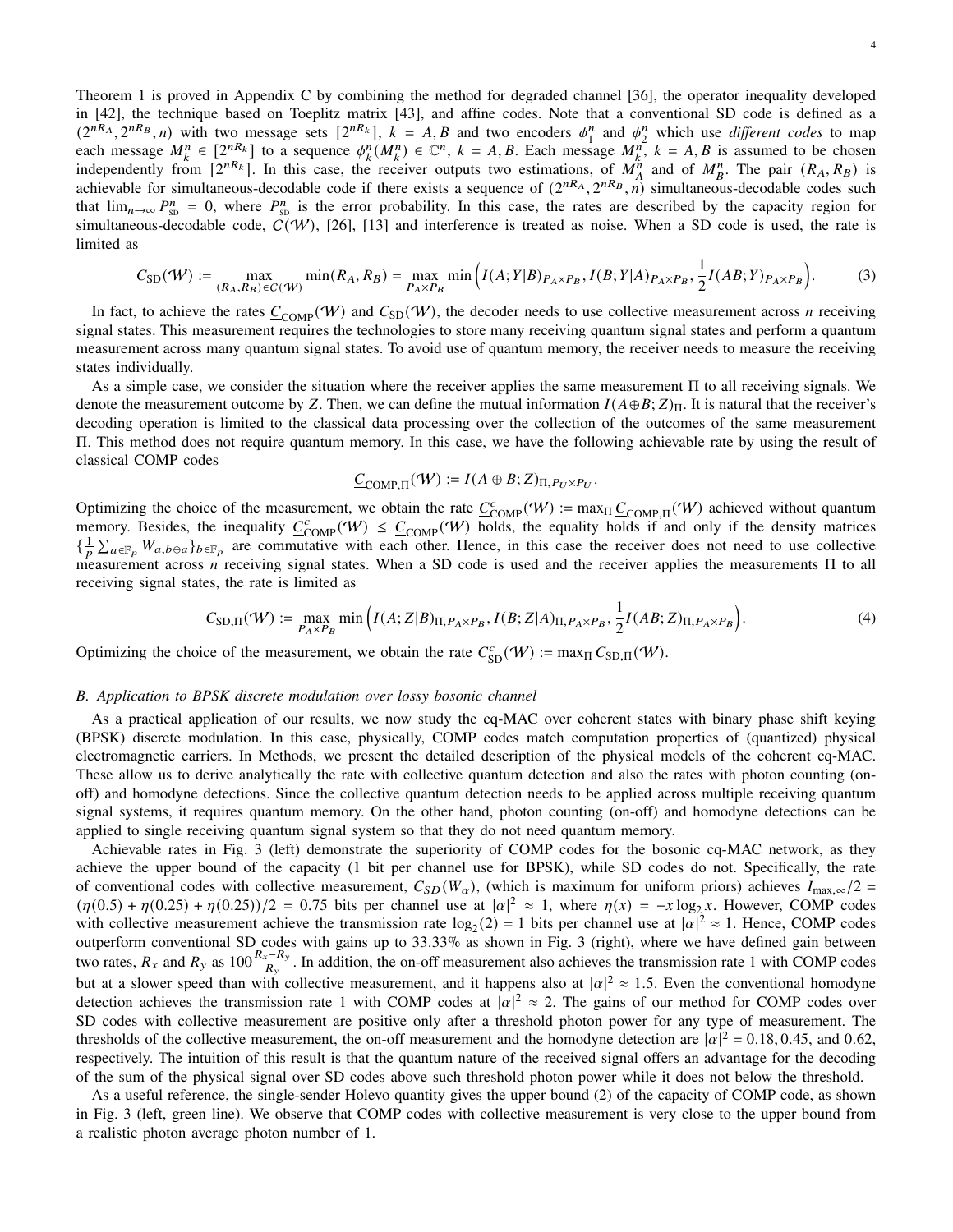



Fig. 3. Left: Achievable communication rates with collective measurement, with SD codes, expression (17) (in blue) and with COMP codes for different measurements: collective as expression (19) (in red), on-off as expression (20) (in dashed red) and homodyne as expression (26) (in dashed point red). Right: the corresponding gains of COMP codes with different measurements over SD codes (up to 33.33%).

#### *C. Applications to quantum networking tasks*

Finally we show the practical relevance of our results describing the realistic application of COMP codes for two concrete quantum networking tasks: information exchange over the quantum one-hop relay network model and private information retrieval (SPIR protocol) between one user and two servers. While the former is the quantum analog of a classically known strategy as computation-and-forward, the latter is a novel application and therefore we provide a more detailed description.

*1) Information Exchange between Alice and Bob:* Here, to clarify the difference from the application to SPIR, we summarize the CAF strategy. As explained in introduction, the CAF strategy assumes the quantum one-hop relay network model, composed of a relay node (e.g. aerial vehicles or satellites) in addition to two senders, Bob and Alice, communicating over a wireless channel. The aim of this network is that Bob and Alice exchange their respective messages via the relay. Hence, it is sufficient that the receiver at the relay node decodes only the modulo sum  $M_A \oplus M_B$  in the uplink, where both messages are regarded as vectors on a finite field  $\mathbb{F}_p$ . This is because both senders decode the other's message by using the modulo operation after the relay broadcasts the recovered modulo sum  $M_A \oplus M_B$  to both senders by using two point-to-point channels. For example, Sender A can decode  $M_B$  by  $(M_A \oplus M_B) \ominus M_A$ . This application is schematically illustrated in Fig. 4 (left). We observe that in-network computation (instead of simultaneous decoding) with COMP codes is enough to accomplish the networking task of information exchange between Bob and Alice.

*2) Private Information Retrieval:* Private Information Retrieval (PIR) with multiple servers is a method for a user to download a file from non-communicating servers each of which contains the copy of a classical file set while the identity of the downloaded file is not leaked to each server. This problem is trivially solved by requesting all files to one of the servers, but this method is inefficient. Also, this method allows the user to get information for other files that are not intended. Symmetric PIR (SPIR) with multiple servers is a protocol to achieve the above task without leakage of other files to the user. If the number of servers is one, this task is the same as the oblivious transfer, which is known as a difficult task. In a conventional setting, we assume that the number of servers and the number of files are fixed and all files have the same size and their sizes are asymptotically large. That is, the rate of the file size are increased linearly for the number  $n$  of channel uses. In this case, the cost of upload from the user to the servers are negligible, i.e., the required information rate is zero. Only the size of download information is increased. Therefore, we optimize the maximum rate of the file size with respect to the number  $n$  of channel uses.

When a classical noiseless channel from each server to the user is given and shared common random numbers between servers are allowed, the paper [40] derived the optimal protocol and its rate. Also, when a quantum noiseless channel from each server to the user is given and shared entangled states between servers are allowed, the paper [41] derived the optimal protocol and its rate. However, no existing study address SPIR with multiple servers when classical MAC nor cq-MAC is given as a channel from servers to the user. In this paper, we focus on the case with two servers. That is, the quantum one-hop relay network model is given as follows. Two server access the cq-MAC whose receiver is the user. The user has the respective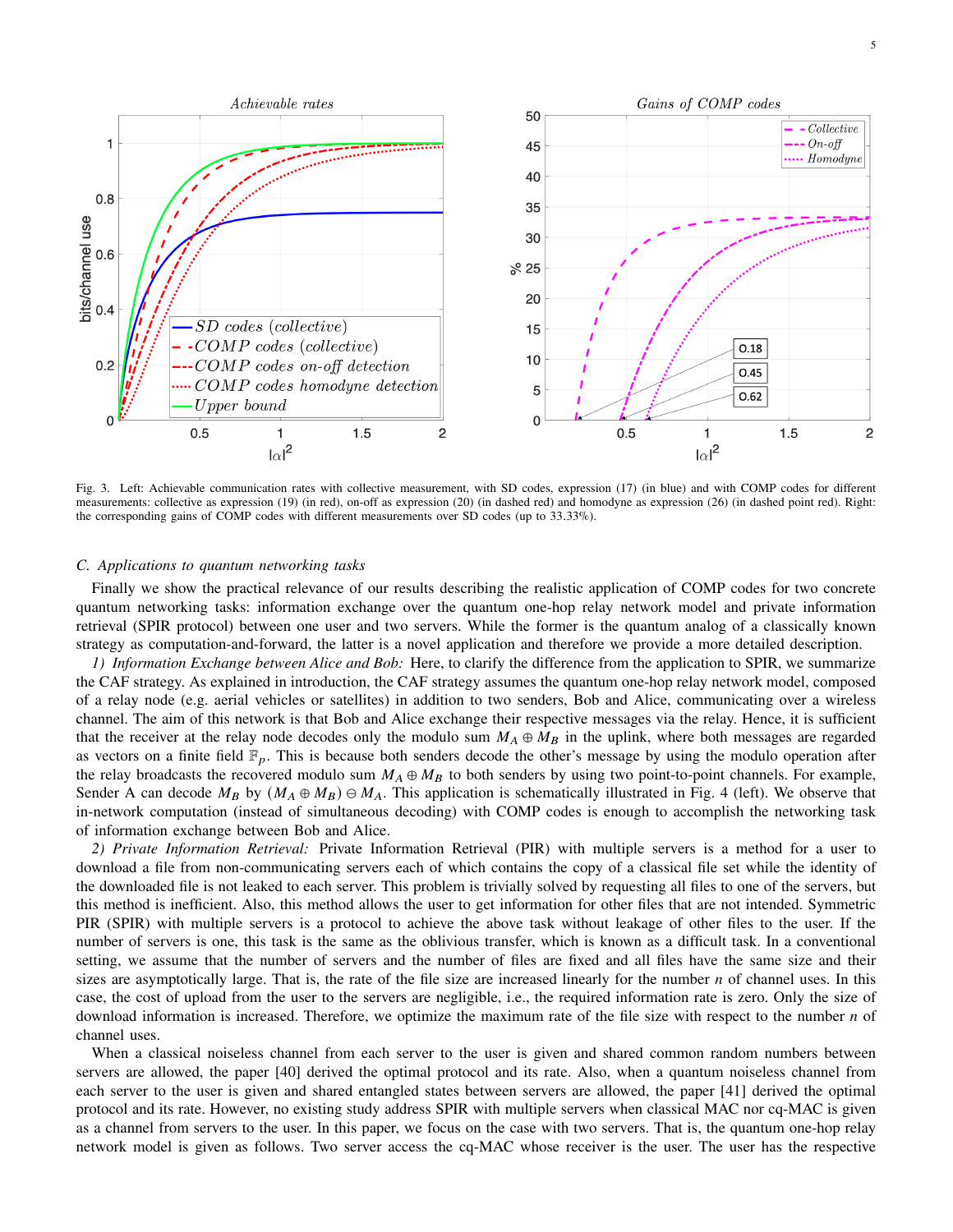

Fig. 4. Left: schematic illustration of the quantum compute-and-forward relaying strategy, whereby Bob and Alice exchange their messages over a cq-MAC channel with COMP codes. Right: schematic illustration of our method for symmetric private information retrieval (SPIR) with two servers based on cq-MAC with COMP codes. Observe the very different role of the cq-MAC in the two applications while they employ the same network model, the quantum one-hop relay network model.

point-to-point channels to both servers. This setting includes the case when the cq-MAC is a classical MAC.

As a preparation, we review the optimal method by [41] when noiseless classical channels from two server to the user are available. Assume that we have K files and the K files messages are given as random variables  $W_1, \ldots, W_K \in \mathbb{F}_p^{\ell}$ , which are shared by two servers. The two severs shares uniform random variables  $S \in \mathbb{F}_p^{\ell}$ . The optimal protocol is the following when the user wants to get the  $\theta$ -th file.

**Upload** The user generates K binary random variables  $(Q_{1,1},...,Q_{1,K}) \in \mathbb{F}_2^K$  independently subject to the uniform distribution. Then, the user sends the query  $Q_i = (Q_{i,1}, \ldots, Q_{i,K})$  to the *i*-th server, where  $Q_{2,j} := Q_{1,j}$  for  $j \neq \theta$  and  $Q_{2,\theta} \coloneqq Q_{1,\theta} \oplus 1.$ 

**Download** The first server sends the user  $X_1 = (\bigoplus_{j:Q_{1,j}=1} W_j) \oplus S$ . The second server sends the user  $X_2 = -((\bigoplus_{j:Q_{2,j}=1} W_j) \oplus S)$ . **Decoding** When  $Q_{1,\theta} = 1$ , the user recovers the  $\theta$ -th file by  $X_1 \oplus X_2 = W_\theta$ . When  $Q_{1,\theta} = 0$ , the user recovers the  $\theta$ -th file by  $-(X_1 \oplus X_2) = W_\theta$ .

Combining the above idea with dense coding [44], the recent paper [41] addressed SPIR with multiple users with noiseless quantum channel.

Under the above protocol, the information for  $\theta$  is not leaked to each server unless the two servers communicate each other. Also, the user cannot obtain any information for other files  $W_1, \ldots, W_{\theta-1}, W_{\theta+1}, \ldots, W_K$ . Hence, the task for SPIR with two servers is realized by the above protocol. In the above protocol, the amount of upload information is a constant, which is independent of the file size.

Now, we consider the case when the quantum one-hop relay network model connects two servers and one user in the above way. Trivially, when we apply a SD code to a given cq-MAC, we can simulate the noiseless channel from each servers. Hence, for the download step of we can use the noiseless channel realized by a SD code over a given cq-MAC. That is, in the download step, the *i*-th server sends  $X_i$  to the user via the SD code over the given ca-MAC. This idea can be extended to the case with COMP codes. Since the key point of the above protocol is that the user recovers  $X_1 \oplus X_2$ , we can apply our COMP code to the combination of the download step and the decoding step in the above protocol of SPIR with two servers. In summary, when a COMP code is employed to SPIR, the protocol in the download and decoding parts is changed as follows.

**Download** The first server encodes  $X_1 = (\bigoplus_{j:Q_{1,j}=1} W_j) \oplus S$ , and the second server encodes  $X_2 = -((\bigoplus_{j:Q_{2,j}=1} W_j) \oplus S)$  by using a COMP code.

**Decoding** Using a COMP code, The user decodes  $X_1 \oplus X_2$ . When  $Q_{1,\theta} = 1$ , the user recovers the  $\theta$ -th file by  $X_1 \oplus X_2 = W_{\theta}$ . When  $Q_{1,\theta} = 0$ , the user recovers the  $\theta$ -th file by  $-(X_1 \oplus X_2) = W_{\theta}$ .

Thus, when a cq-MAC is given and shared common random numbers between servers are allowed, the rate  $C_{\text{COMP}}(W)$  is achievable for SPIR with two servers. Therefore, when we employ a SD code or a COMP code to realize SPIR with two servers, the rate of the SD code or the COMP code expresses the rate of SPIR based on the respective method. We observe that in-network computation (instead of simultaneous decoding) with COMP codes is enough to accomplish the networking task of private retrieval from a user to two servers.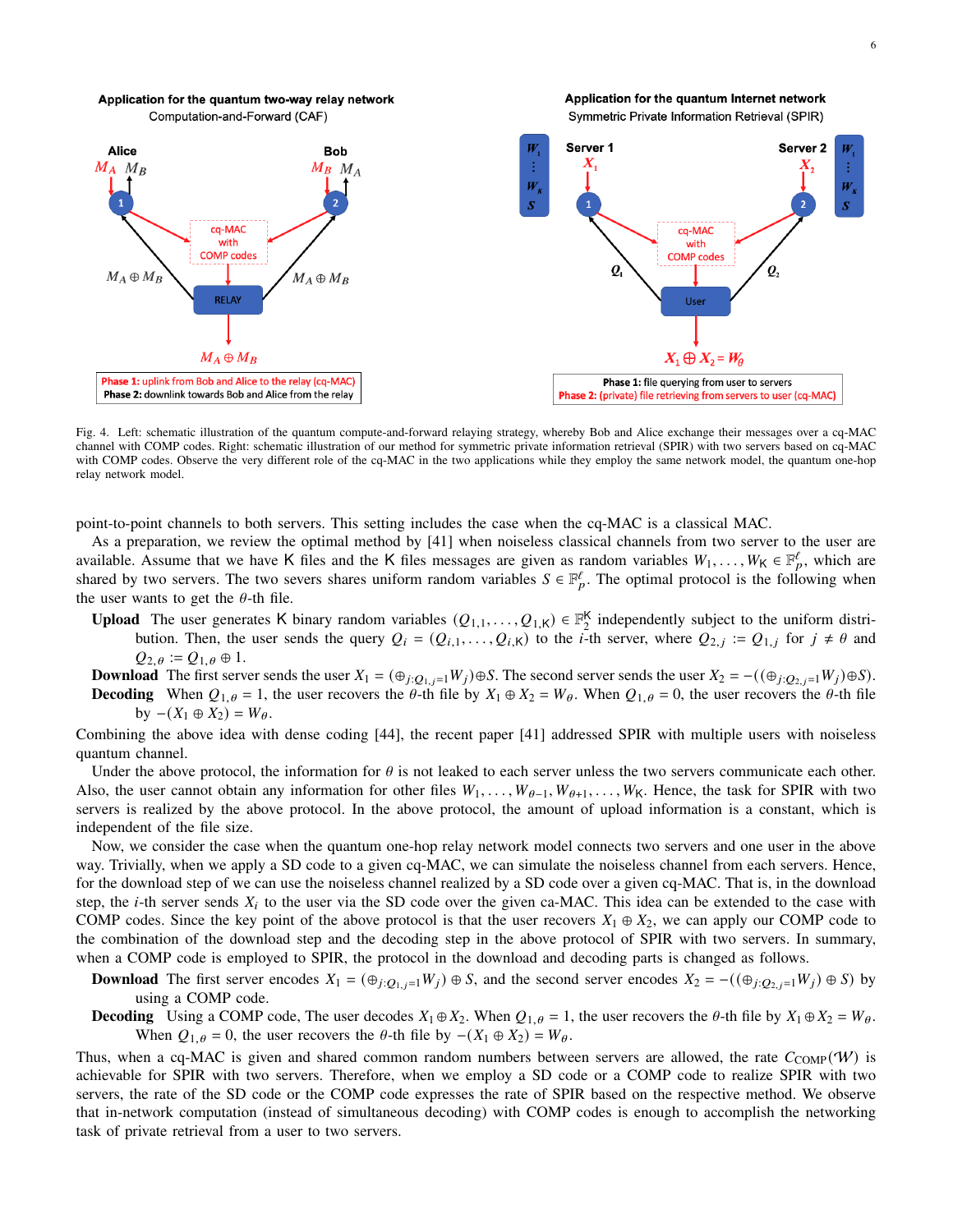# III. DISCUSSION

The general achievement of this paper is to show that the maximum achievable rate (capacity) requires codes reflecting the network topology of a quantum network when the quantum network has bottlenecks in the topology. As the main result of this paper, we have introduced COMP codes over the cq-MAC, which is the simplest example of bottleneck in the physical topology, and have derived general formulas of achievable rates.

To see the above fact in a physical concrete model, we have demonstrated the effect of COMP codes over a bosonic cq-MAC whose quantum carriers are coherent states. Physically, a COMP code gathers photon power from interference by using the computation properties of the (quantized) electromagnetic field, rather than regarding interference as a noise. Under this model, we have derived the analytical expressions and computed the numerical values of achievable rates for a practical discrete binary modulation, the binary phase shift keying (BPSK). Our results show that COMP codes achieve the transmission rate close to 1 under the above model at power  $\|\alpha\| \approx 1$  while conventional codes cannot, which shows up to 33.33% gains over the conventional method. Surprisingly, not only with quantum detection, but also with suboptimal on-off and homodyne detection, COMP codes achieve the transmission rate close to 1 under the same model, just requiring more photon power than with collective measurement. Our results also show that the proposed method of COMP codes outperforms conventional codes only above a certain (small) threshold due to the quantum nature of the physical detection. That is, the quantum nature of the received signal offers an advantage for the decoding of the computation (sum) of the physical signal over SD codes only above such threshold photon power while it does not below the threshold.

Finally, in order to clarify the applications, we have found that while in traditional classical networks and Internet, physical networks and their logical abstractions are purposely separately designed and managed (e.g. the former by engineers the latter by computer scientists), fully quantum networks are still in pioneer days before establishing such division between physical and logical parts. Hence, we have explained two practical applications assuming seamlessly design of communication over the quantum network.

To simply clarify the advantage of COMP codes, this paper focuses on BPSK modulation on lossy coherent states as a simple modulation. Therefore, it is an interesting remaining study to investigate COMP codes with more practical modulations on coherent states over noisy bosonic channels.

While we have proved that using computation properties of quantum interference can improve significantly the rates of a network, it seems reasonable to question whether such improvement could be harnessed from other quantum resources. As an example, it is well known that pre-shared entanglement can significantly boost communication rates in the regime of high thermal noise and very low photon power [45], [46], [47], [48], [49], [51]. This is due to the fact that entanglement-assisted communication scales with the factor  $log(1/|\alpha|^2)$  [49]. Hence, for the channel in our work, it is interesting to observe that while entanglement assisted cq-MAC is useful only for very low photon power, COMP codes are useful only above a photon threshold, thus making both techniques compatible and complementary.

In addition, as another future problem, we can consider the secrecy condition for each message against the receiver. That is, we impose that the receiver can recover the modulo sum, but has no information for each message. Fortunately, the classical version of this problem has been studied in various research works [52], [53], [54], [55], [56], [57]. Therefore, we can expect to generalize the above classical result to our quantum setting. Such a topic is another fruitful future study.

#### IV. METHODS

## *A. Gains of COMP over boson coherent channels*

We now show the application of COMP codes over boson coherent channels of optical coherent light. It corresponds to a realistic scenario where multiple sending devices communicate with a single receiver (terrestrial, aerial or space-borne). For a feasible implementation, we focus on the practical discrete modulation binary phase shift keying (BPSK). BPSK is obtained by choosing the input complex amplitudes of Senders A and B to be  $(-1)^a \tau^{-1/2} \alpha$  and  $(-1)^b \tau^{-1/2} \alpha$ , respectively, for  $a, b \in \{0, 1\}$ , where the photon number constraint at each sender is given as  $|\alpha|^2$ ,  $\tau$  is the transmittance for modes A and B of the channel, which we assume equal in both channels. More precisely, denoting the signal modes as  $\hat{a}_A$ ,  $\hat{a}_B$  for Senders A and B, respectively and  $\hat{a}_E$  the environment mode, the receiver's mode  $\hat{a}_R$  is given as [26], [27], [50]

$$
\hat{a}_R = \sqrt{\tau} \hat{a}_A + \sqrt{\tau} \hat{a}_B + \sqrt{1 - 2\tau} \hat{a}_E.
$$
\n(5)

Then, the receiver obtains the coherent state

$$
W_{a,b} := \left| \left( (-1)^a + (-1)^b \right) \alpha \right\rangle \left( \left( (-1)^a + (-1)^b \right) \alpha \right|.
$$
 (6)

We denote this cq-MAC as  $W_{\alpha}$ . This channel can be implemented by controlling the photonic power of the input signals in both sender sides. Here, we explain only bounds with simple expression. By using the constants  $\tilde{c}_0 := (1 + e^{-4|\alpha|^2})/2$ ,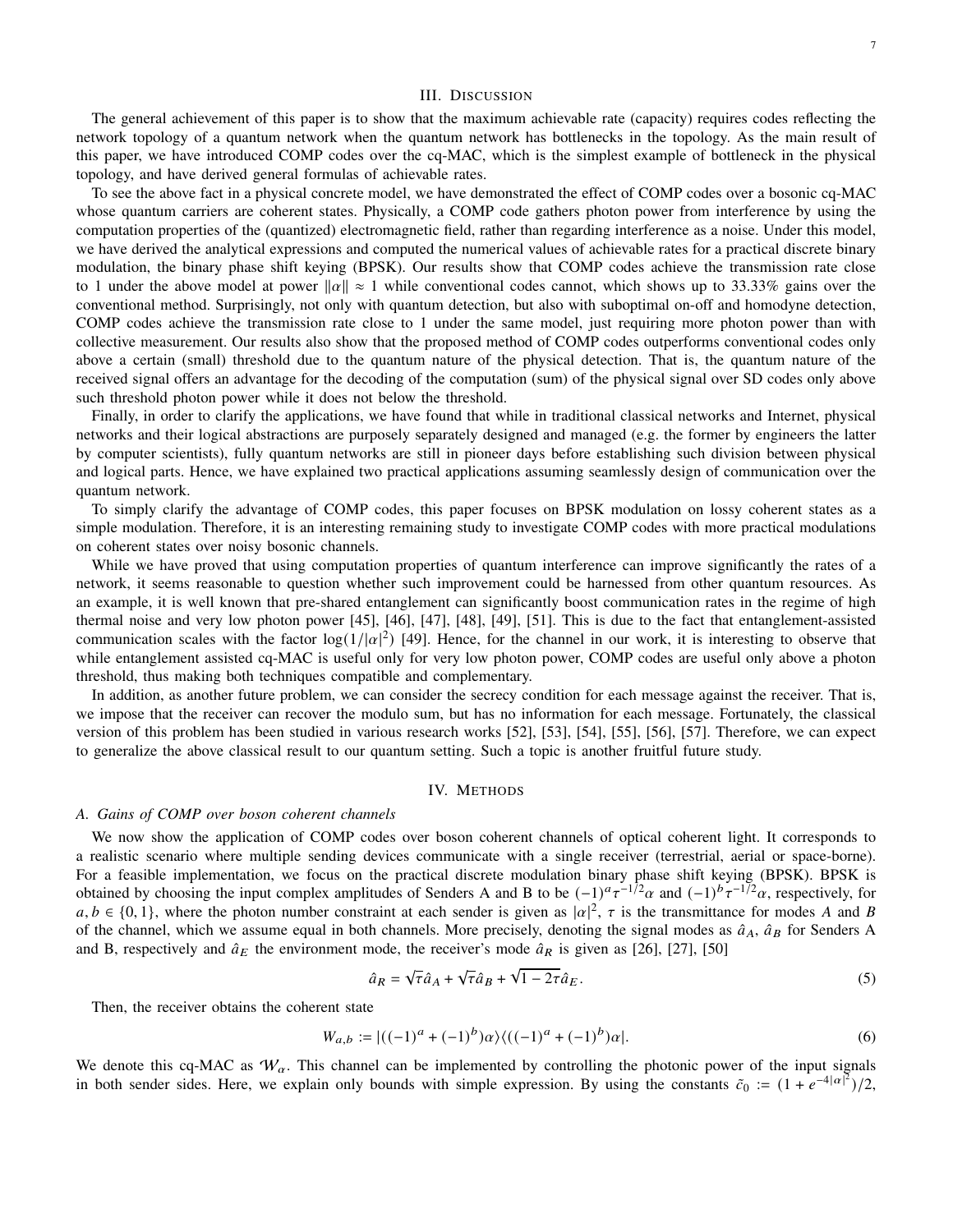$a_{o|\alpha} := e^{-|\alpha|^2} \sinh |\alpha|^2$ , and  $a_{\overline{e}|\alpha} := e^{-|\alpha|^2} (\cosh |\alpha|^2 - 1)$ , our upper and lower bounds  $\overline{C}_{\text{COMP}}(\mathcal{W}_{\alpha})$  and  $\underline{C}_{\text{COMP}}(\mathcal{W}_{\alpha})$  have the following simple analytical expressions;

$$
\overline{C}_{\text{COMP}}(\mathcal{W}_{\alpha}) = h(a_{o|\alpha})\tag{7}
$$

$$
\underline{C}_{\text{COMP}}(\mathcal{W}_{\alpha}) = H \left[ \begin{pmatrix} \tilde{c}_0 & \sqrt{a_{\overline{e}} 2\alpha} e^{-2|\alpha|^2} / 2 & 0 \\ \sqrt{a_{\overline{e}} 2\alpha} e^{-2|\alpha|^2} / 2 & a_{\overline{e}} 2\alpha / 2 & 0 \\ 0 & 0 & a_{o|2\alpha} / 2 \end{pmatrix} \right] - \frac{1}{2} h(a_{o|2\alpha}).
$$
\n(8)

Also, the achievable rate by the on-off measurement is calculated as

$$
\underline{C}_{\text{COMP},\text{on-off}}(\mathcal{W}_{\alpha}) = h(\tilde{c}_0) - \frac{1}{2}h(e^{-4|\alpha|^2}),\tag{9}
$$

 $^{\prime}$ 

Í

where  $h$  is the binary entropy function and  $H$  is the von Neumann entropy.

# *B. Rate*  $C_{SD}(W_{\alpha})$  *for SD codes*

When we consider the conditional mutual information  $I(A; Y|B)$ , we calculate the mutual information between the input A and the output quantum system Y under the condition that the variable  $B$  is fixed to a certain value  $b$ . Hence, it is sufficient to calculate the mutual information for the channel  $a \mapsto |((-1)^a + (-1)^b)\alpha\rangle \langle ((-1)^a + (-1)^b)\alpha|$ . Since *b* is a fixed value, applying the displacement unitary  $D(-(1)^b\alpha)$ , we have the state  $|(-1)^a\alpha\rangle\langle(-1)^a\alpha|$ . That is, it is sufficient to calculate the mutual information for the channel  $a \mapsto |(-1)^a \alpha \rangle \langle (-1)^a \alpha |$ . By using two orthogonal states

$$
|odd_{\alpha}\rangle := (\sinh|\alpha|^2)^{-1/2} \sum_{m=0}^{\infty} \frac{\alpha^{2m+1}}{\sqrt{(2m+1)!}} |2m+1\rangle, \quad |even_{\alpha}\rangle := (\cosh|\alpha|^2)^{-1/2} \sum_{m=0}^{\infty} \frac{\alpha^{2m}}{\sqrt{(2m)!}} |2m\rangle, \tag{10}
$$

and  $a_{o|\alpha} := e^{-|\alpha|^2} \sinh |\alpha|^2$  and  $a_{e|\alpha} := e^{-|\alpha|^2} \cosh |\alpha|^2$ , the coherent state is decomposed as

$$
|\pm\alpha\rangle = \sqrt{a_{e|\alpha}} |even_{\alpha}\rangle \pm \sqrt{a_{o|\alpha}} |odd_{\alpha}\rangle.
$$
 (11)

Dependently of  $P_A$  and  $P_B$ , we have

$$
I(A;Y|B) = H(P_A(0)|\alpha\rangle\langle\alpha| + P_A(1)| - \alpha\rangle\langle-\alpha|)
$$
  
=
$$
H\left[\begin{pmatrix} a_{o|\alpha} & c(\alpha, P_A(0)) \\ c(\alpha, P_A(0)) & a_{e|\alpha} \end{pmatrix}\right],
$$
 (12)

where  $c(\alpha, P_A(0)) := (1 - 2P_A(0))\sqrt{a_{o|\alpha}a_{e|\alpha}}$ . In particular, when  $P_A(0) = P_A(1) = 1/2$ , the off-diagonal part is zero. Hence, we have

$$
H(\frac{1}{2}|\alpha\rangle\langle\alpha| + \frac{1}{2}|- \alpha\rangle\langle-\alpha|) = h(a_{o|\alpha}).
$$
\n(13)

For the calculation of  $I(AB;Y)$ , we need to handle three states  $|0\rangle$ ,  $|2\alpha\rangle$ ,  $|-2\alpha\rangle$ . For this aim, instead of  $|even_{\alpha}\rangle$ , we introduce another state;

$$
|\overline{even}_{\alpha}\rangle := a_{\overline{e}|_{\alpha}}^{-1/2} e^{-|\alpha|^2/2} \sum_{m=1}^{\infty} \frac{\alpha^{2m}}{\sqrt{(2m)!}} |2m\rangle,
$$
\n(14)

where  $a_{\overline{e}|\alpha} := e^{-|\alpha|^2} (\cosh |\alpha|^2 - 1) = e^{-|\alpha|^2} \sum_{m=1}^{\infty} \frac{|\alpha|^{4m}}{(2m)!}$  $\frac{|\alpha|^{4m}}{(2m)!}$ . The state  $\ket{\overline{even}_\alpha}$  is orthogonal to  $|0\rangle$  and  $|odd_\alpha\rangle$ . The coherent state  $|2\alpha\rangle$  is decomposed in another way as

$$
|\pm 2\alpha\rangle = e^{-2|\alpha|^2}|0\rangle + \sqrt{a_{\overline{e}|2\alpha}}|\overline{even}_{2\alpha}\rangle \pm \sqrt{a_{o|2\alpha}}|odd_{2\alpha}\rangle,\tag{15}
$$

Based on the basis  $\{|0\rangle, |odd_{2\alpha}\rangle, |\overline{even}_{2\alpha}\rangle\}$ , we find that

$$
I(AB;Y)
$$
  
= $H[P_A(0)P_B(0)|2\alpha\rangle\langle 2\alpha| + P_A(1)P_B(1)| - 2\alpha\rangle\langle -2\alpha|$   
+  $(P_A(0)P_B(1) + P_A(1)P_B(0))|0\rangle\langle 0|]$   
= $H\left[\begin{pmatrix} c_0 & c_2 & c_3 \\ c_2 & p_{AB}a_{o|2\alpha} & c_1 \\ c_3 & c_1 & p_{AB}a_{\overline{e}|2\alpha} \end{pmatrix}\right],$  (16)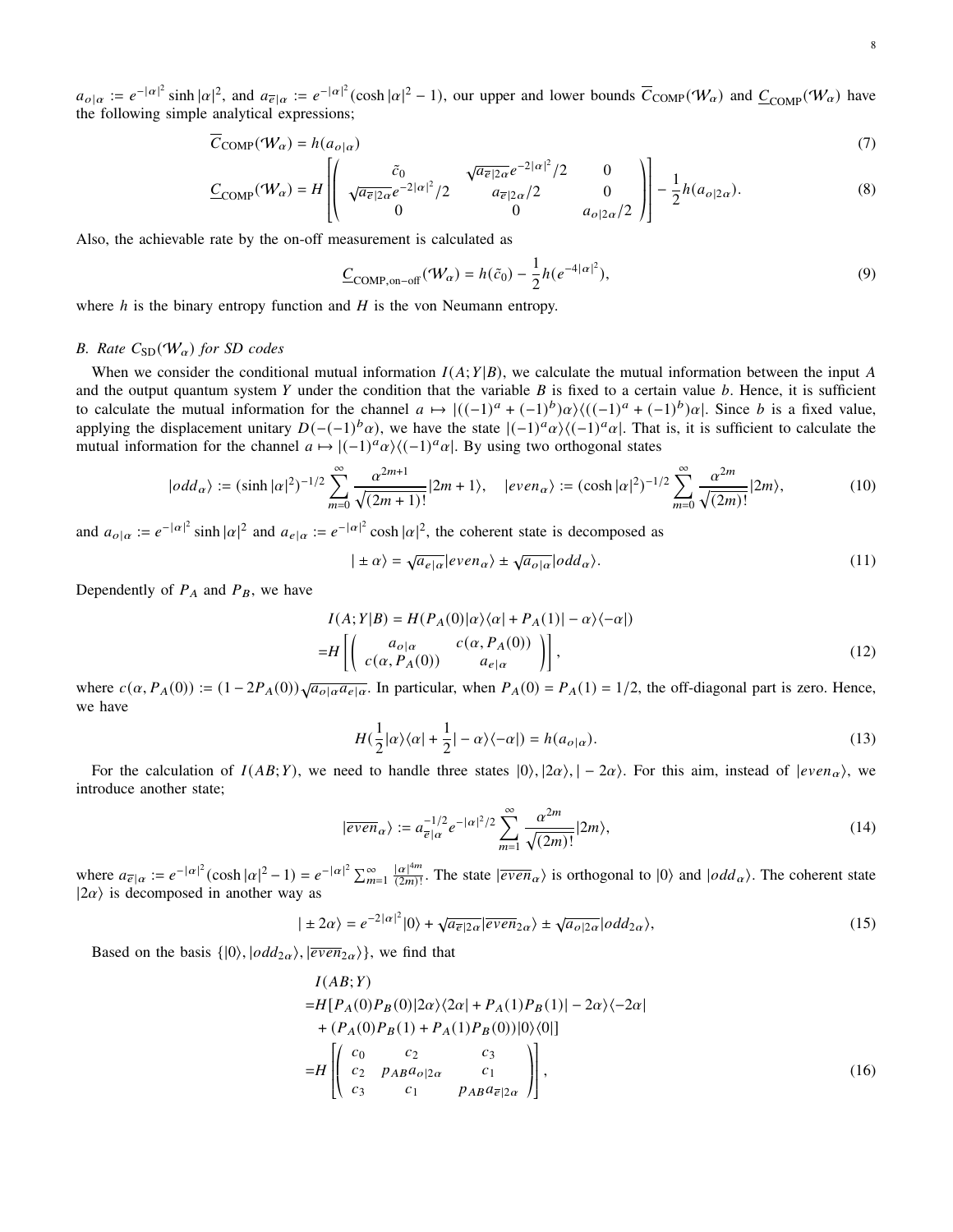where

$$
p_{AB} := P_A(0)P_B(0) + P_A(1)P_B(1)
$$
  
\n
$$
c_0 := (P_A(0)P_B(1) + P_A(1)P_B(0)) + p_{AB}e^{-4|\alpha|^2}
$$
  
\n
$$
c_1 := (P_A(0)P_B(0) - P_A(1)P_B(1))\sqrt{a_{\overline{e}|2\alpha}a_{o|2\alpha}}
$$
  
\n
$$
c_2 := (P_A(0)P_B(0) - P_A(1)P_B(1))\sqrt{a_{o|2\alpha}}e^{-2|\alpha|^2}
$$
  
\n
$$
c_3 := (P_A(0)P_B(0) + P_A(1)P_B(1))\sqrt{a_{\overline{e}|2\alpha}}e^{-2|\alpha|^2}.
$$

Therefore,  $I(\mathcal{W}_{\alpha})$  is given as the following maximum;

$$
I(\mathcal{W}_{\alpha}) = \max_{P_A, P_B} H \left[ \begin{pmatrix} c_0 & c_2 & c_3 \\ c_2 & p_{AB} a_{o|2\alpha} & c_1 \\ c_3 & c_1 & p_{AB} a_{\overline{e}|2\alpha} \end{pmatrix} \right].
$$
 (17)

Since  $W_{0,1}$  and  $W_{1,0}$  are the same state, the mutual information  $I(AB;Y)$  is upper bounded by log 3. The three states  $W_{0,1} = W_{1,0}$ ,  $W_{0,0}$ ,  $W_{1,1}$  can be distinguished when  $\alpha$  is sufficiently large. Under this limit, the maximum of the mutual information  $I(AB;Y)$  converges to

$$
I_{\max,\infty} := \max_{P_A, P_B} \eta \big( P_A(0) P_B(1) + P_A(1) P_B(0) \big) + \eta \big( P_A(0) P_B(0) \big) + \eta \big( P_A(1) P_B(1) \big),\tag{18}
$$

where  $\eta(t) := -t \log t$ . That is, under this limit, the transmission rate of SD codes converges to  $\frac{I_{\text{max},\infty}}{2}$ .

# *C. Rates for COMP codes*

In the setting with COMP codes, the lower bound of  $C(W_{\alpha})$  given in Theorem 1 is calculated as

$$
C(W_{\alpha}) \geq C(W_{\alpha}) = I(A \oplus B; Y)
$$
  
\n
$$
=H\left[\begin{pmatrix} \tilde{c}_{0} & 0 & \sqrt{a_{\overline{e}}|2\alpha}e^{-2|\alpha|^{2}}/2 \\ 0 & a_{o|2\alpha}/2 & 0 \\ \sqrt{a_{\overline{e}}|2\alpha}e^{-2|\alpha|^{2}}/2 & 0 & a_{\overline{e}}|2\alpha/2 \end{pmatrix}\right] - \frac{1}{2}H\left[\begin{pmatrix} e^{-4|\alpha|^{2}} & 0 & \sqrt{a_{\overline{e}}|2\alpha}e^{-2|\alpha|^{2}} \\ 0 & a_{o|2\alpha} & 0 \\ \sqrt{a_{\overline{e}}|2\alpha}e^{-2|\alpha|^{2}} & 0 & a_{\overline{e}}|2\alpha \end{pmatrix}\right]
$$
  
\n
$$
=H\left[\begin{pmatrix} \tilde{c}_{0} & \sqrt{a_{\overline{e}}|2\alpha}e^{-2|\alpha|^{2}}/2 & 0 \\ 0 & 0 & 0 & a_{o|2\alpha}/2 \end{pmatrix}\right] - \frac{1}{2}h(a_{o|2\alpha})
$$
  
\n
$$
\geq H\left[\begin{pmatrix} \tilde{c}_{0} & 0 & 0 \\ 0 & a_{o|2\alpha}/2 & 0 \\ 0 & 0 & a_{\overline{e}|2\alpha}/2 \end{pmatrix}\right] - \frac{1}{2}H\left[\begin{pmatrix} e^{-4|\alpha|^{2}} & 0 & 0 \\ 0 & a_{o|2\alpha} & 0 \\ 0 & 0 & a_{\overline{e}|2\alpha} \end{pmatrix}\right]
$$
  
\n
$$
=h(\tilde{c}_{0}) - \frac{1}{2}h(e^{-4|\alpha|^{2}}).
$$
 (20)

Under the above relation, we consider the uniform distributions for  $A$  and  $B$ . Hence, (8) follows from (19) while the exact value of the optimal transmission rate  $C(W)$  is not known.

Since the three states  $W_{0,1} = W_{1,0}$ ,  $W_{0,0}$ ,  $W_{1,1}$  can be distinguished when  $\alpha$  is sufficiently large. Under this limit, the maximum of the mutual information  $I(A \oplus B; Y)$  converges to log 2. Since log 2 is upper bound of  $C(\mathcal{W})$ , we can conclude that  $C(W)$  converges to log 2 under this limit.

Further, the rate  $h(\tilde{c}_0) - \frac{1}{2}h(e^{-4|\alpha|^2})$  can be achieved without use of collective measurement as follows. That is, it can be attained even with the following method. The receiver applies the on-off measurement to each signal state, and obtains the outcome  $X$ , where the "on" corresponds to 1 and the "off" does to 0. The obtained channel is given as

$$
P_{X|A\oplus B}(0|0) = 1, \quad P_{X|A\oplus B}(1|0) = 0 \tag{21}
$$

$$
P_{X|A\oplus B}(0|1) = e^{-4|\alpha|^2}, \quad P_{X|A\oplus B}(1|1) = 1 - e^{-4|\alpha|^2} \tag{22}
$$

when  $P_A$  and  $P_B$  are the uniform distribution. Since the mutual information  $I(A \oplus B; X)$  equals  $h(\tilde{c}_0) - \frac{1}{2}h(e^{-4|\alpha|^2})$ , the rate  $h(\tilde{c}_0) - \frac{1}{2}h(e^{-4|\alpha|^2})$  can be attained by the combination of a classical encoder, a classical decoder, and the above on-off measurement. That is, this rate can be achieved with a feasible measurement without quantum memory, and hence, we obtain (9).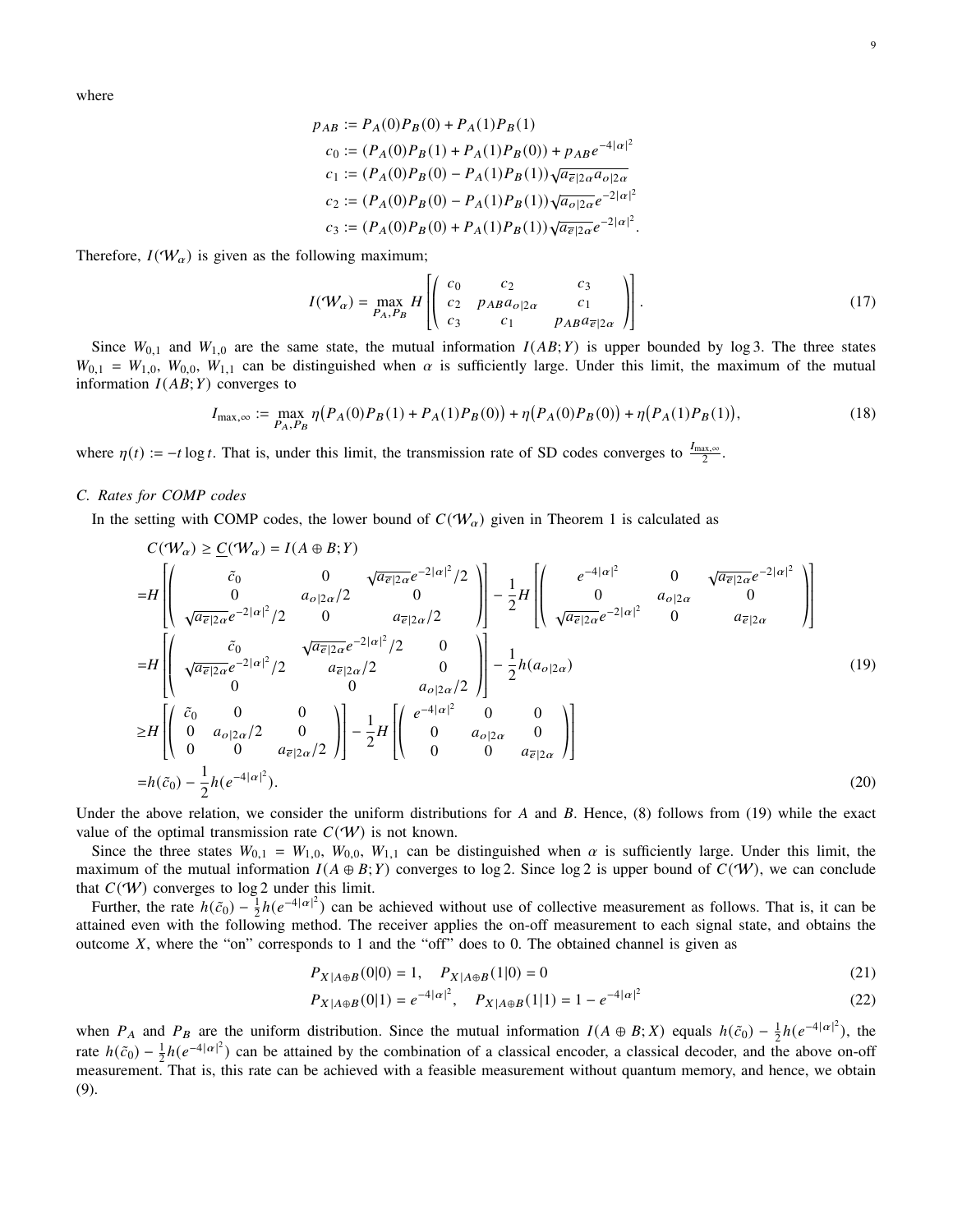Next, we discuss the upper bound  $\overline{C}(\mathcal{W}_\alpha)$ . We have

$$
\max_{P_B, a \in \mathbb{F}_2} I(B; Y | A = a)_{P_B} = \max_{P_B, a \in \mathbb{F}_2} H\left(\sum_{b \in \in \mathbb{F}_2} P_B(b) |((-1)^a + (-1)^b)\alpha\rangle \langle ((-1)^a + (-1)^b)\alpha| \right)
$$
  
\n
$$
= \max_{P_B} H\left(\sum_{b \in \mathbb{F}_2} P_B(b) |(-1)^b \alpha\rangle \langle (-1)^b \alpha| \right)
$$
  
\n
$$
\stackrel{(a)}{=} \max_{P_B} H\left[\begin{pmatrix} a_{o|\alpha} & c(\alpha, P_B(0)) \\ c(\alpha, P_B(0)) & a_{e|\alpha} \end{pmatrix}\right] = H\left[\begin{pmatrix} a_{o|\alpha} & 0 \\ 0 & a_{e|\alpha} \end{pmatrix}\right] = h(a_{o|\alpha}),
$$
 (23)

where  $(a)$  follows from (12). Notice that the quantity in the second line equals the single-sender Holevo quantity. In the same way, we have

$$
\max_{P_A, b \in \mathbb{F}_2} I(A; Y | B = b)_{P_A} = H\left[ \begin{pmatrix} a_{o \mid \alpha} & 0 \\ 0 & a_{e \mid \alpha} \end{pmatrix} \right].
$$
 (24)

Thus, (7) holds.

### *D. Case of conventional homodyne detection*

As a more feasible detection, we focus on conventional homodyne detection with BPSK that has an outcome in the continuous set R. It corresponds to measuring one quadrature of the annihilation field operator in (5) with the outcome being the classical random variable defined as

$$
Y = ((-1)^A + (-1)^B)|\alpha| + Z,\tag{25}
$$

where A and B are input variables of Senders A and B, and Z is the real-valued Gaussian variable with mean zero and variance  $1/4$ . In this case, the achievable rate of the COMP code is [36], [37], [38], [39, (17)]

$$
I(A \oplus B; Y) = \tilde{H}(Y) - \tilde{H}(Y|A \oplus B)
$$
  
=  $h_1 - \frac{1}{2}h_2 - \frac{1}{4}$ . (26)

where  $\tilde{H}$  is the differential entropy, and  $h_1$  and  $h_2$  are defined by using  $u(x) := -x \log x$  as

$$
h_1 := \int_{-\infty}^{\infty} \frac{\sqrt{2}}{\sqrt{\pi}} u \left( \frac{1}{4} e^{-2(y-2|\alpha|)^2} + \frac{1}{4} e^{-2(y+2|\alpha|)^2} + \frac{1}{2} e^{-2y^2} \right) dy
$$
  
\n
$$
h_2 := \int_{-\infty}^{\infty} \frac{\sqrt{2}}{\sqrt{\pi}} u \left( \frac{1}{2} e^{-2(y-2|\alpha|)^2} + \frac{1}{2} e^{-2(y+2|\alpha|)^2} \right) dy.
$$
\n(27)

#### *Acknowledgments.*

MH was supported in part by Guangdong Provincial Key Laboratory (Grant No. 2019B121203002).

#### APPENDIX A

## APPLICATION TO BUTTERFLY NETWORK

As another example of the network topology, we can consider the butterfly network, shown in Fig. 5. While the papers [15], [16] address it, they assume noiseless channels. In this network, the node  $v_1$  ( $v_2$ ) intends to the message to the node  $v_6$  ( $v_5$ ). The optimal method is presented in Fig. 5. To save the time, it is natural that the node  $v_3$  receives the information from the two node  $v_1$  and  $v_2$  simultaneously, which implies that the channel to the node  $v_3$  is a cq-MAC. Since the node  $v_3$  needs only the modulo sum of these information, we can apply our COMP code. This method can be applied to the channels to the nodes  $v_5$  and  $v_6$  in the same way. That is, our COMP code can be applied three times in the butterfly network.

#### APPENDIX B

#### ANALYSIS ON AFFINE CODES

#### *A. Optimal transmission rate with single sender*

As a preparation for our proof of Theorem 1 of the main body, we analyze affine codes over a classical-quantum channel  $W = \{W_x\}_{x \in \mathcal{X}}$  from the classical alphabet X to the quantum system  $\mathcal{H}_Y$ , where X is a finite field  $\mathbb{F}_q$  with prime power q. Here,  $W_x$  for  $x \in X$  is a density matrix on  $\mathcal{H}_Y$ . The *n*-fold extension  $W^{(n)}$  is defined so that  $W_{x^n}^{(n)}$  is the product state  $W_{x_1} \otimes \cdots \otimes W_{x_n}$ for  $x^n = (x_1, \ldots, x_n) \in \mathcal{X}^n$ . Let  $I(X;Y)_{\text{uni}}$  be the mutual information between X and Y when X is subject to the uniform distribution.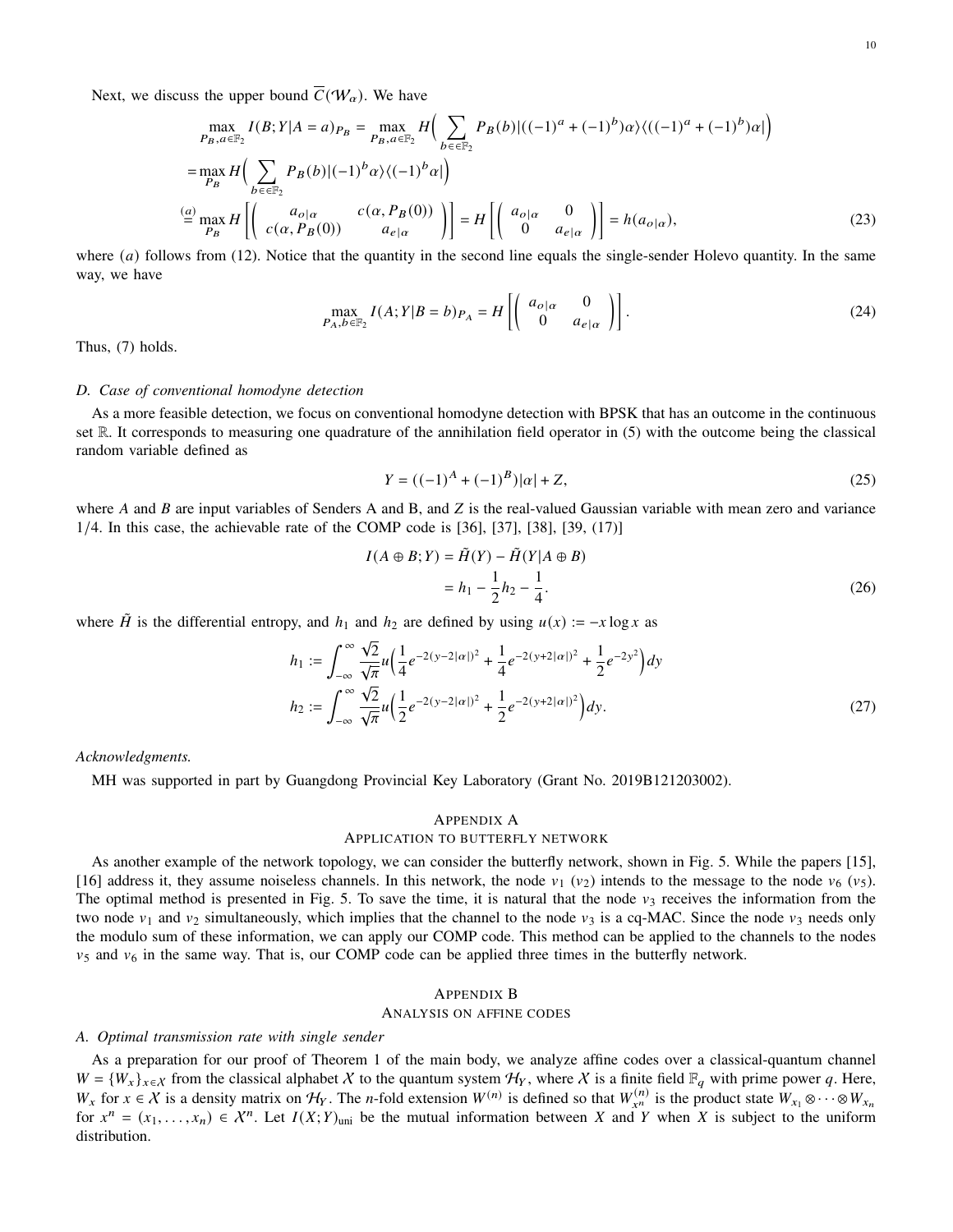

Fig. 5. Another example where COMP codes offer an advantage, the butterfly network. The node  $v_6$  ( $v_5$ ) intends to receive the message from the node  $v_1$  $(v_2)$ . In the optimal method, the nodes  $v_3$ ,  $v_5$ , and  $v_6$  recovers only the modulo sum of the two informations. A red arrow shows a part of cq-MAC, in which, our COMP code can be applied.

In this section, for low-complexity construction of our codes, our encoder is limited to a code constructed by affine maps. A map f onto a vector space is called affine when it is written as  $f(x) = A(x) \oplus b$  with a linear map A and a constant vector  $\mathfrak{b}.$ 

*Theorem 2:* The mutual information  $I(X;Y)_{\text{uni}}$  equals the maximum transmission rate of an affine code with asymptotic zero error probability.

To show the achievability part of Theorem 2, we randomly generate linear code with coding length  $\ell$  as follows. We randomly choose a linear function F from  $\mathbb{F}_q^{\ell}$  to  $\mathbb{F}_q^n$  such that

$$
\Pr\{x \in \text{Im} F\} \le q^{\ell - n} \text{ for } x(\neq 0) \in \mathbb{F}_q^n,\tag{28}
$$

where Im F expresses the image of the function of F. Such a construction of ensemble of linear function  $F$  is given by using Toeplitz matrix in [43]. We also randomly choose the shift vector  $E \in \mathbb{F}_p^n$  subject to the uniform distribution as an variable independent of F. In the following, using F and E, we define our affine code G as  $G(m) := F(m) + E$ . Then, we define our decoder for the code G as follows. For  $x^n \in |calX^n$ , we define the projection

$$
\Pi_{x^n} := \{ W_{x^n}^{(n)} \ge q^{\ell} W_{mix}^{\otimes n} \},\tag{29}
$$

where  $W_{mix} := \sum_{x \in \mathbb{F}_q} \frac{1}{q} W_x$ . Then, we define the decoder  $\{D_{x^n,G}\}_{x^n \in \text{Im }G}$ 

$$
D_{x^n,G} := \left(\sum_{x^{n'} \in \text{Im } G} \Pi_{x^{n'}}\right)^{-1/2} \Pi_{x^n} \left(\sum_{x^{n'} \in \text{Im } G} \Pi_{x^{n'}}\right)^{-1/2}.
$$
 (30)

We denote the decoding error probability of the code G with the above decoder by  $\epsilon(G)$ .

*Lemma 1:* When we generated our affine code G as the above, the average of the decoding error probability  $\epsilon(G)$  is upper bounded as

$$
\mathbb{E}_G \epsilon(G) \le 6q^{s\ell} e^{nE(s)} \tag{31}
$$

with  $s \in (0, 1)$  where  $E(s) := \log \left( \sum_{x \in \mathbb{F}_q} q^{-1} \text{Tr} W_x^{1-s} W_{mix}^s \right)$ .

This proposition shows the achievability part of Proposition 2 because  $E(s) \cong sI(X;Y)_{\text{uni}}$  when s is close to 0.

Conversely, the impossibility part of Theorem 2 can be shown as follows. Let  $g$  be an affine code with block length  $n$ . Assume M is the message subject to the uniform distribution and  $X^n = (X_1, \ldots, X_n)$  is given as  $g(M)$ . The mutual information  $I(X^n; Y^n)$  is evaluated by

$$
I(X^n;Y^n) = \sum_{i=1}^n I(X^n;Y_i|Y_1,\ldots,Y_{i-1}) \le \sum_{i=1}^n I(X^n,Y_1,\ldots,Y_{i-1};Y_i) = \sum_{i=1}^n I(X_i;Y_i)
$$
(32)

because of the Markov chain  $(X^n, Y_1, \ldots, Y_{i-1}) - X_i - Y_i$ . Since g is an affine map,  $X_i$  is subject to the uniform distribution unless it is a constant. Hence,  $I(X_i; Y_i)$  is upper bounded by  $I(X; Y)_{\text{uni}}$ . Combining Fano inequality, we can show the above fact.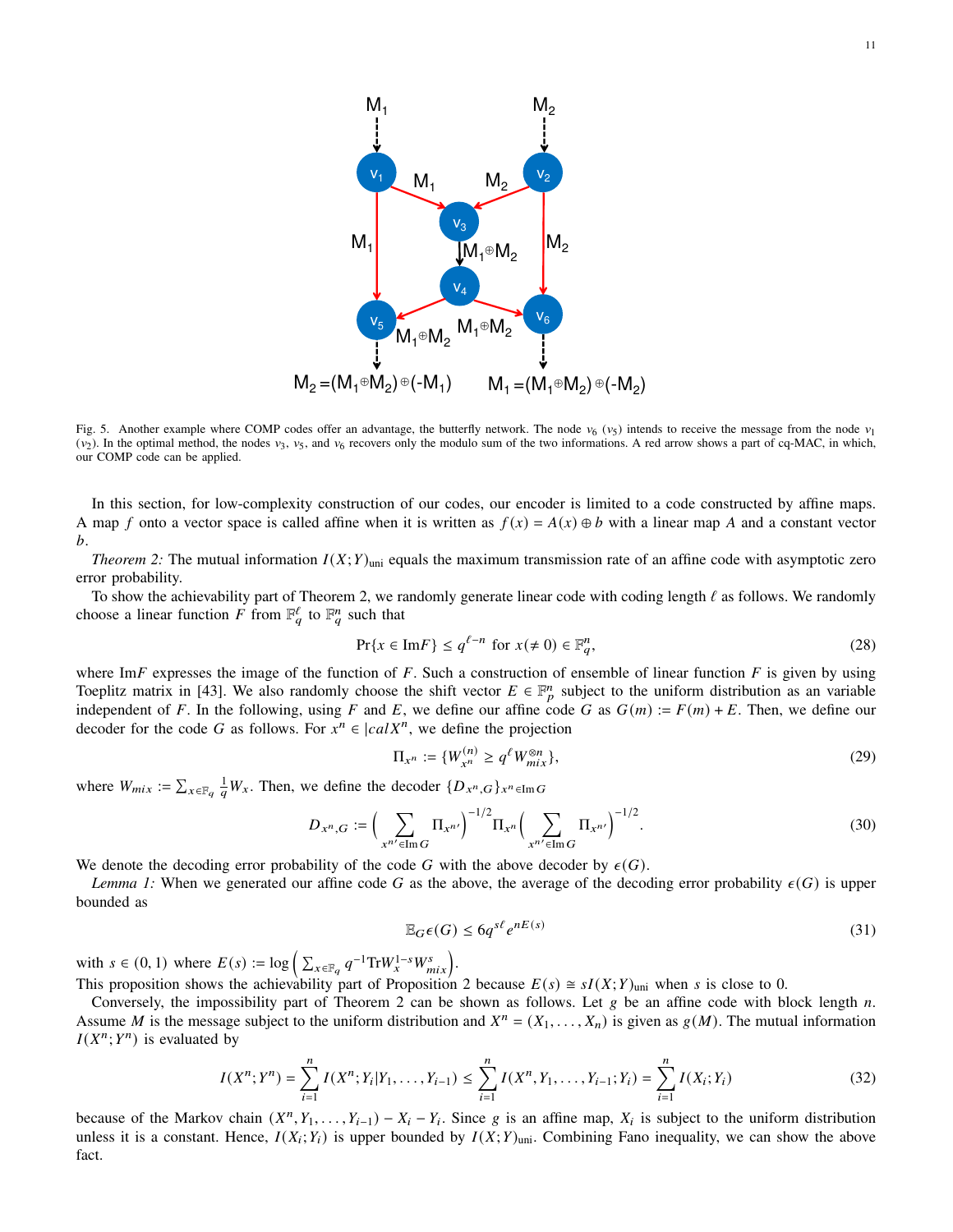# *B. Proof of Lemma 1*

Lemma 1 can be shown as follows. Assume the following condition for our code  $G$ ;

 $C-x^n$  The element  $x^n \in \mathcal{X}^n$  is chosen as a code word of the code G. Then, the condition (33) yields the following inequality for  $x^n'(\neq x^n) \in \mathbb{F}_q^n$ ;

$$
\Pr_{C-x^n} \{ x^n \in \text{Im} G \} \le q^{\ell-n},\tag{33}
$$

where  $Pr_{C-x^n}$  expresses the conditional probability with the condition  $C-x^n$ .

By using Hayashi-Nagaoka inequality [42], the decoding error probability for  $x^n \in \mathcal{X}^n$  is evaluated as

$$
\text{Tr}W_{x^n}^{(n)}(I - D_{x^n, G}) \le 2\text{Tr}W_{x^n}^{(n)}(I - \Pi_{x^n}) + 4\text{Tr}W_{x^n}^{(n)}\left(\sum_{x^n'(\neq x^n) \in \text{Im } G} \Pi_{x^n'}\right). \tag{34}
$$

Then,

$$
\mathbb{E}_{G}\Big[\sum_{x^{n}\in\operatorname{Im} G} q^{-\ell} \operatorname{Tr}W_{x^{n}}^{(n)}(I-\Pi_{x^{n}})\Big]
$$
  

$$
\leq \mathbb{E}_{G}\Big[\sum_{x^{n}\in\operatorname{Im} G} q^{-\ell} \operatorname{Tr}(W_{x^{n}}^{(n)})^{1-s} q^{s\ell} (W_{mix}^{\otimes n})^{s}
$$
  

$$
=q^{s\ell} \Big(\sum_{x\in\mathbb{F}_{q}} q^{-1} \operatorname{Tr}W_{x}^{1-s} W_{mix}^{s}\Big)^{n} = q^{s\ell} e^{nE(s)}.
$$
 (35)

Hence, we have

$$
\mathbb{E}_{G}\left[\sum_{x^{n} \in \text{Im } G} q^{-\ell} \text{Tr}W_{x^{n}}^{(n)}\left(\sum_{x^{n} \neq x^{n} \in \text{Im } G} \Pi_{x^{n}}\right)\right]
$$
\n
$$
= \mathbb{E}_{G}\left[q^{-\ell} \sum_{x^{n} \in \text{Im } G} \text{Tr}\Pi_{x^{n}}\left(\sum_{x^{n} \neq x^{n} \in \text{Im } G} W_{x^{n}}^{(n)}\right)\right]
$$
\n
$$
= \mathbb{E}_{G}\left[q^{-\ell} \sum_{x^{n} \in \text{Im } G} \text{Tr}\Pi_{x^{n} \neq x^{n} \in \text{Im } G} \sum_{x^{n} \neq x^{n} \in \text{Im } G} W_{x^{n}}^{(n)}\right]
$$
\n
$$
= \mathbb{E}_{G}\left[q^{-\ell} \sum_{x^{n} \in \text{Im } G} \text{Tr}\Pi_{x^{n} \neq x^{n}}\left(\sum_{x^{n} \neq x^{n} \in \text{Im } G} \text{Pr}_{C-x^{n}}\left\{x^{n} \in \text{Im } G\right\}W_{x^{n}}^{(n)}\right)\right]
$$
\n
$$
\leq \mathbb{E}_{G}\left[q^{-\ell} \sum_{x^{n} \in \text{Im } G} \text{Tr}\Pi_{x^{n} \neq x^{n} \in \text{Im } G} q^{\ell-n} W_{x^{n}}^{(n)}\right]
$$
\n
$$
\leq \mathbb{E}_{G}\left[q^{-n} \sum_{x^{n} \in \text{Im } G} \text{Tr}\Pi_{x^{n} \neq x^{n} \in \text{Im } G} \sum_{x^{n} \in \text{Im } G} q^{\ell-n} W_{x^{n}}^{(n)}\right]
$$
\n
$$
= \mathbb{E}_{G}\left[q^{-n} \sum_{x^{n} \in \text{Im } G} \text{Tr}\Pi_{x^{n} \neq x^{n} \in \text{Im } G} W_{x^{n}}^{(n)}\right]
$$
\n
$$
\leq \mathbb{E}_{G}\left[\sum_{x^{n} \neq x^{n} \in \text{Im } G} \text{Tr}\Pi_{x^{n} \neq x^{n} \in \text{Im } G} \sum_{x^{n} \in \text{Im } G} \text
$$

Therefore, the average of the decoding error probability is evaluated as

$$
\mathbb{E}_{G} \text{Tr} W_{x^{n}}^{(n)} (I - D_{x^{n}, G}) \le 6q^{s\ell} e^{nE(s)}.
$$
\n(37)

we obtain Lemma 1.

# APPENDIX C PROOF OF THEOREM 1

# *A. Lower bound*

First, generalizing the method of [36] for classical channels to classical-quantum MACs, we prove the lower bound (1) of the main body. That is, we show that the mutual information rate  $I(Y; A \oplus B)$  can be achieved in the sense of computation-andforward. To show this theorem, we define the degraded channel  $\{W_{x|d}\}_{x\in\mathbb{F}_p}$  from  $\mathbb{F}_p$  to  $\mathcal{H}_Y$  as  $W_x^d := \sum_{x'\in\mathbb{F}_p} p^{-1}W_{x',x\ominus x}$  for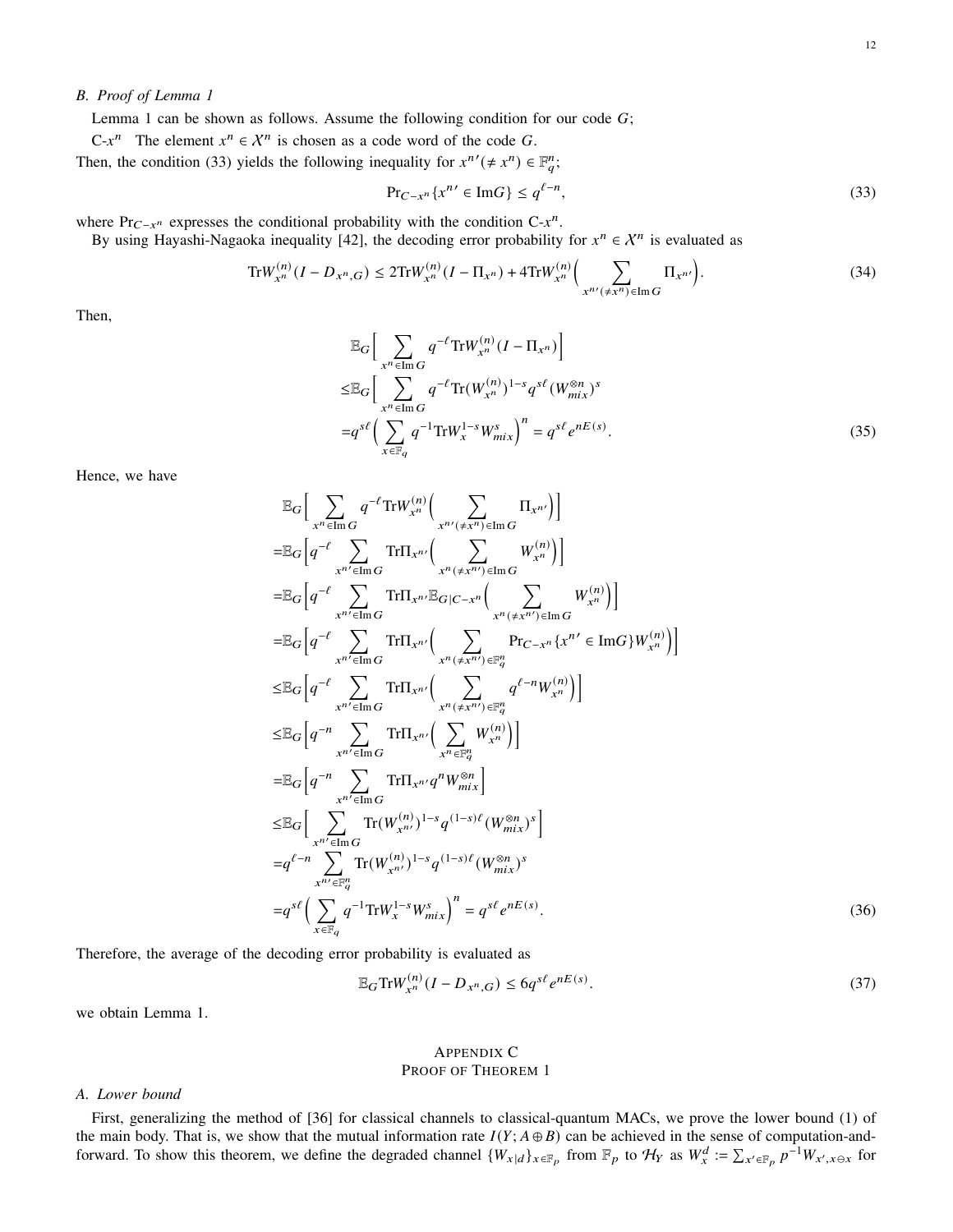$x \in \mathbb{F}_p$ . When X is subject to the uniform distribution on  $\mathbb{F}_p$  and the output state is given as  $W_{X|d}$ , we have  $I(Y; A \oplus B)_{\text{uni}} =$  $I(Y; X)$ .

We randomly generate our code with coding length  $\ell$ . We randomly choose a linear function F as (33) in the same way as Section B-A. We extend the function F to an invertible linear function  $\bar{F}$  on  $\mathbb{F}_p^n$  such that the restriction of  $\bar{F}$  to the first  $\ell$ component equals the function F. We also randomly choose the shift vectors  $E \in \mathbb{F}_p^n$  and  $E' \in \mathbb{F}_p^{n-\ell}$  independently subject to the uniform distribution as other variables. In the following, using  $\bar{F}$ ,  $E$ , and  $E'$ , we construct our code as follows. That is, our code depends on  $\overline{F}$ , E, and E'. Also, we define the affine code G as  $G(m) := F(m) \oplus E$ .

The sender A encodes the message  $M_A^n$  to  $\bar{F}(M_A^n, E')$ , and the sender B encodes the message  $M_B^n$  to  $\bar{F}(M_B^n, -E') + E$ . In the following, we assume that the receiver makes the decoder dependently only of  $\bar{F}$ ,  $F$  and  $E$ . Hence,  $\bar{F}$ ,  $\bar{F}$ ,  $\bar{F}$  are fixed to  $\bar{f}$ ,  $f$ , and  $e$ . Also,  $g$  express the affine code defined as  $g(m) := f(m) \oplus e$ .

When  $M_A^n \oplus M_B^n = m$ , the output state is

$$
\mathbb{E}_{M_{A}^{n}, E'} W_{\bar{f}}^{(n)}(M_{A}^{n}, E'), \bar{f} \ (m \ominus M_{A}^{n}, -E') \oplus e} = \mathbb{E}_{M_{A}^{n}, E'} W_{\bar{f}}^{(n)}(M_{A}^{n}, E'), \bar{f} \ (m) \oplus e \ominus \bar{f} \ (M_{A}^{n}, E') = q^{-n} \sum_{x^{n} \in \mathbb{F}_{p}^{n}} W_{x^{n}, \bar{f} \ (m) \oplus e \ominus x^{n}}^{(n)} = W_{\bar{f} \ (m) \oplus e}^{d, (n)} = W_{f \ (m) \oplus e}^{d, (n)}.
$$
\n(38)

Hence, the above state is the output state with the following case; The encoder is the affine code  $g$  and the channel is the degraded channel  $W^d$ . Given the affine code g, we choose the decoder based on (30) when the channel is the degraded channel  $W^{\overline{d}}$ .

Now, we consider the case when  $F$  and  $E$  are randomly chosen in the above way. This random choice of  $G$  is the same as Lemma 1. Hence, Lemma 1 guarantees that the rate  $I(Y; A \oplus B)_{\text{uni}} = I(Y; X)$  is achievable, which implies (1) of the main body.

#### *B. Upper bound*

Next, we prove the upper bound (2) of the main body. For this aim, we focus on a sequence of codes  $\{\Psi_n\}$  with a transmission rate pair R, where the pair of encoders ( $\phi_{A,n}, \phi_{B,n}$ ) of  $\Psi_n$  satisfies the following;  $\phi_{A,n}(\phi_{B,n})$  maps  $M_{A,n}(M_{B,n})$ to  $X_A^n = (X_{A,i})_{i=1}^n (X_B^n = (X_{B,i})_{i=1}^n)$ . Here,  $M_{A,n}$  and  $M_{B,n}$  are independently subject to the uniform distribution. Since

$$
I(M_{A,n} \oplus M_{B,n}; Y^n | M_{A,n})
$$
  
= $I(M_{A,n} \oplus M_{B,n}; Y^n M_{A,n}) - I(M_{A,n} \oplus M_{B,n}; M_{A,n})$   
= $I(M_{A,n} \oplus M_{B,n}; Y^n M_{A,n}) \ge I(M_{A,n} \oplus M_{B,n}; Y^n),$  (39)

we find that

$$
I(M_{A,n} \oplus M_{B,n}; Y^n) \le I(I(M_{A,n} \oplus M_{B,n}; Y^n | M_{A,n}) = I(M_{B,n}; Y^n | M_{A,n}) = I(X^n_B; Y^n | X^n_A)
$$
  
= 
$$
\sum_{i=1}^n I(X^n_B; Y_i | Y^{i-1} X^n_A) = \sum_{i=1}^n I(X_{B,i}; Y_i | Y^{i-1} X^n_A) \stackrel{(a)}{\le} \sum_{i=1}^n I(X_{B,i}; Y_i | X^n_A) = \sum_{i=1}^n I(X_{B,i}; Y_i | X_{A,i}),
$$
 (40)

where (*a*) follows from the Markov chain  $Y^{i-1} - X_{B,i} - Y_i$  when  $X_A^n$  is fixed.

Combining Fano's inequality, we can show that

$$
R \le \max_{P_A, P_B} I(B; Y|A)_{P_A \times P_B} = \max_{P_B, a \in \mathbb{F}_p} I(B; Y|A = a)_{P_B}.
$$
\n(41)

In the same way, we can show

$$
R \le \max_{P_A, P_B} I(A;Y|B)_{P_A \times P_B} = \max_{P_A, b \in \mathbb{F}_p} I(A;Y|B=b)_{P_A}.
$$
\n(42)

#### **REFERENCES**

- [1] H.-Y. Liu, et al. "Optical-Relayed Entanglement Distribution Using Drones as Mobile Nodes," *Phys. Rev. Lett.* 126, 020503 (2021).
- [2] S. Pirandola, R. Laurenza, C. Ottaviani, and L. Banchi, "Fundamental limits of repeaterless quantum communications," *Nat Commun* 8, 15043 (2017).
- [3] K. Azuma, A. Mizutani, and H. K. Lo, "Fundamental rate-loss trade-off for the quantum internet." *Nat Commun*, 7, 13523 (2016).
- [4] Y.-A. Chen, et al., "An integrated space-to-ground quantum communication network over 4,600 kilometres," *Nature* 589, 214 219 (2021).
- [5] J.F. Dynes, et al. "Cambridge quantum network," *npj Quantum Inf* 5, 101 (2019).
- [6] C. Elliott, "Building the quantum network," *New J. Phys.* 4, 46 (2002).
- [7] S. K. Joshi, et al., "A trusted node–free eight-user metropolitan quantum communication network," *Science Advances*, vol. 6, no. 36, (2020).
- [8] H. J. Kimble, "The quantum internet," *Nature* 453, 1023–1030 (2008).
- [9] A. Reiserer and G. Rempe, "Cavity-based quantum networks with single atoms and optical photons," *Rev. Mod. Phys.* 87, 1379 (2015).
- [10] S. Wehner, D. Elkouss, and R. Hanson, "Quantum internet: A vision for the road ahead," *Science* 362, 9288 (2018).
- [11] T. Satoh, K. Ishizaki, S. Nagayama, and R. Van Meter, "Analysis of quantum network coding for realistic repeater networks," *Phys. Rev. A* 93, 032302 (2016)
- [12] S. J. Devitt, A. D. Greentree, A. M. Stephens, and R. Van Meter, "High-speed quantum networking by ship," *Sci. Rep* 6, 36163 (2016)
- [13] A. Winter, "The capacity of the quantum multiple access channel," IEEE Trans. Inf. Theory, vol. 47, no. 7, pp. 3059–3065, Nov. 2001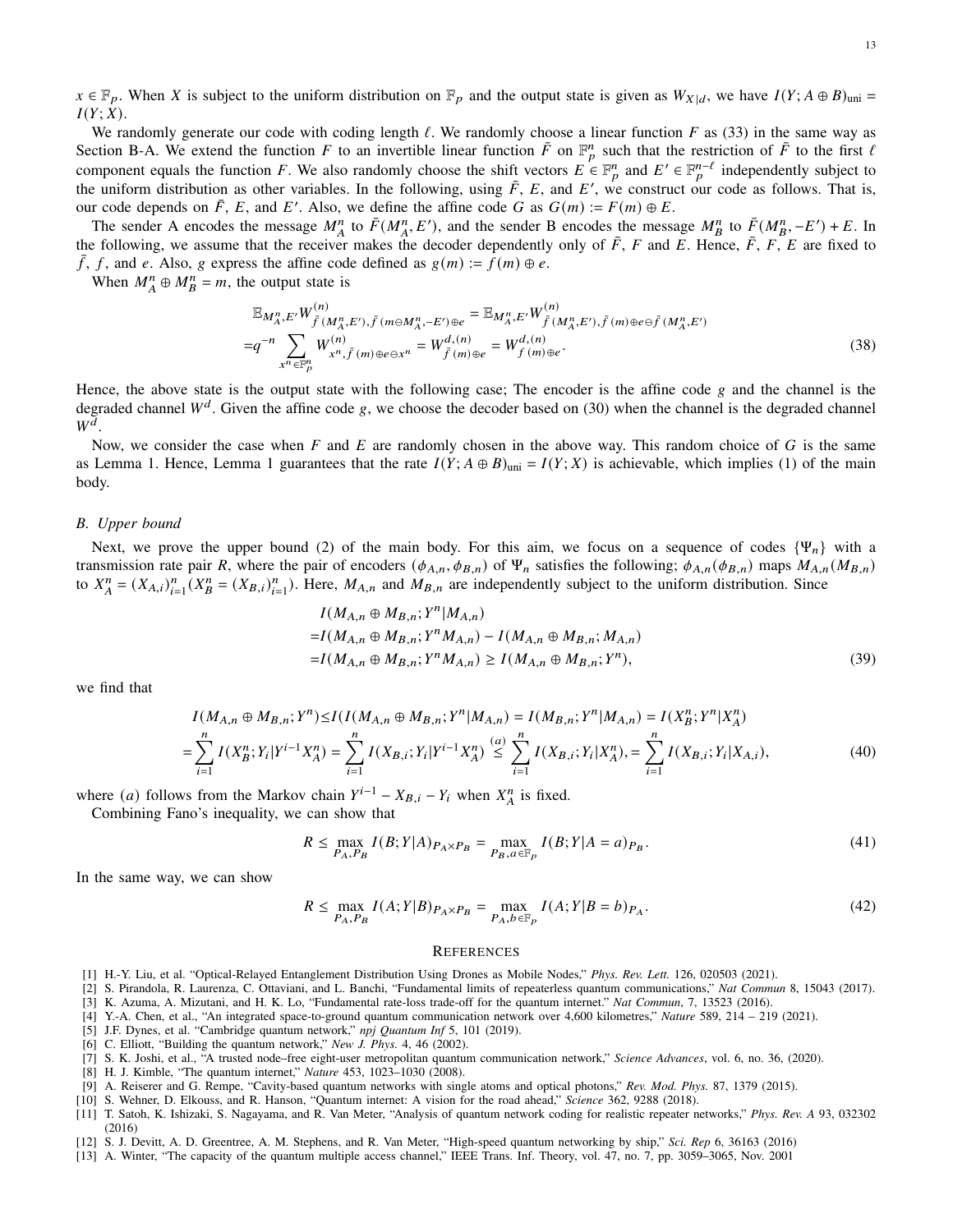- [14] R. Ahlswede, N. Cai, S.-Y. R. Li, and R. W. Yeung, "Network information flow," *IEEE Trans. Inform. Theory*, vol. 46, no. 4, pp. 1204 1216 (2000).
- [15] M. Hayashi, K. Iwama, H. Nishimura, R. Raymond, and S. Yamashita, "Quantum Network Coding," in *STACS 2007 SE 52* (W. Thomas and P. Weil, eds.), vol. 4393 of *Lecture Notes in Computer Science*, pp. 610–621, Springer Berlin Heidelberg, 2007.
- [16] M. Hayashi, "Prior entanglement between senders enables perfect quantum network coding with modification," *Phys. Rev. A*, vol. 76, no. 4, 40301, 2007. [17] H. Kobayashi, F. Le Gall, H. Nishimura, and M. Rötteler, "General Scheme for Perfect Quantum Network Coding with Free Classical Communication," in *Automata, Languages and Programming SE - 52* (S. Albers, A. Marchetti-Spaccamela, Y. Matias, S. Nikoletseas, and W. Thomas, eds.), vol. 5555 of *Lecture Notes in Computer Science*, pp. 622–633, Springer Berlin Heidelberg, 2009.
- [18] D. Leung, J. Oppenheim, and A. Winter, "Quantum Network Communication; The Butterfly and Beyond," *IEEE Trans. Inform. Theory*, vol. 56, no. 7, 3478–3490, 2010.
- [19] H. Kobayashi, F. Le Gall, H. Nishimura, and M. Rotteler, "Perfect quantum network communication protocol based on classical network coding," *Proc. of IEEE Int. Symp. on Inf. Theory (ISIT2010)*, pp. 2686–2690, 2010.
- [20] H. Kobayashi, F. Le Gall, H. Nishimura, and M. Rotteler, "Constructing quantum network coding schemes from classical nonlinear protocols," in *Proceedings of 2011 IEEE International Symposium on Information Theory (ISIT)*, pp. 109–113, 2011.
- [21] A. Jain, M. Franceschetti, and D. A. Meyer. "On quantum network coding," *J. Math. Phys.*, vol. 52, 032201, 2011
- [22] M. Owari, G. Kato, and M. Hayashi, "Secure Quantum Network Coding on Butterfly Network," *Quantum Science and Technology*, vol. 3, 014001 (2017).
- [23] G. Kato, M. Owari, and M. Hayashi, "Single-Shot Secure Quantum Network Coding for General Multiple Unicast Network with Free Public Communication," In: Shikata J. (eds) 10th International Conference on Information Theoretic Security (ICITS2017). Lecture Notes in Computer Science, vol 10681. Springer, pp. 166-187.
- [24] H. Lu, Z. Li, X. Yin, R. Zhang, X. Fang, L. Li, N. Liu, F. Xu, Y. Chen, and J. Pan, "Experimental quantum network coding," *npj Quantum Inf*, vol. 5, 89 (2019).
- [25] S. Song and M. Hayashi, "Secure Quantum Network Code without Classical Communication," *IEEE Trans. Inform. Theory*, Volume: 66, Issue: 2, 1178 – 1192 (2020).
- [26] B. J. Yen and J. H. Shapiro "Multiple-access Bosonic communication", *Proc. SPIE 5842, Fluctuations and Noise in Photonics and Quantum Optics III*, (23 May 2005); pp. 93 – 104.
- [27] Mark M. Wilde and Saikat Guha, "Explicit receivers for pure-interference bosonic multiple access channels," *Proc. 2012 International Symposium on Information Theory and its Applications*, Honolulu, HI, USA (2012).
- [28] S. Zhang, S.C. Liew and P.P. Lam, "Hot topic: physical-layer network coding," *Proc. of ACM Mobile Computing and Networking (MobiCom)*, Los Angeles, CA, 2006, pp. 358 – 365.
- [29] B. Nazer and M. Gastpar, "Computing over multiple-access channels with connections to wireless network coding," *Proc. of IEEE Int. Symp. on Inf. Theory (ISIT2006)*, Seattle, WA 2006, pp. 1354 – 1358.
- [30] P. Popovski and H. Yomo, "The anti-packets can increase the achievable throughput of a wireless multi-hop network," *Proc. of IEEE ICC*, Istanbul, 2006, pp. 3885 – 3890.
- [31] B. A. Nazer and M. Gastpar, "Computation over multiple-access channels," *IEEE Trans. on Inform. Theory*, vol. 53, no. 10, pp. 3498 3516, Oct. 2007.
- [32] B. Nazer and M. Gastpar, "Compute-and-forward: A novel strategy for cooperative networks," *Proc. of Asilomar Conf. on Signals, Syst. and Computers*, Pacific Grove, CA, 2008, pp. 69 – 73.
- [33] B. Nazer and M. Gastpar, "Compute-and-forward: harnessing interference through structured codes," *IEEE Trans. on Inform. Theory*, vol. 57, no. 10, pp. 6463 – 6486, Oct. 2011.
- [34] B. Nazer and M. Gastpar, "Reliable Physical Layer Network Coding," *Proc. of the IEEE*, vol. 99, no. 3, pp. 438 460, March 2011.
- [35] B. Nazer, V.R. Cadambe, V. Ntranos, and G. Caire, "Expanding the compute-and-forward framework: Unequal powers, signal levels, and multiple linear combinations," *IEEE Trans. on Inform. Theory*, vol. 62, no 9, pp. 4879 – 4909, Sept. 2016.
- [36] S. S. Ullah, G. Liva, and S. C. Liew, "Physical-layer Network Coding: A Random Coding Error Exponent Perspective," *Proc. of IEEE Information Theory Workshop (ITW)*, Kaohsiung, 2017, pp. 559 – 563.
- [37] S. Takabe, T. Wadayama, and M. Hayashi, "Asymptotic Analysis on LDPC-BICM Scheme for Compute-and-Forward Relaying," *Proc. of IEEE Int. Symp. on Inf. Theory (ISIT2019)*, Paris, France, 2019, pp. 2923 – 2927.
- [38] S. Takabe, and T. Wadayama, and M. Hayashi, "Asymptotic Behavior of Spatial Coupling LDPC Coding for Compute-and-Forward Two-Way Relaying," *IEEE Trans. on Communications*, vol. 68, Issue 7, 4063 – 4072, July 2020.
- [39] M. Hayashi and Á. Vázquez-Castro, "Physical Layer Computation as NOMA for Integrated Wireless Systems" IEEE Trans. on Communications. (In Press)
- [40] H. Sun and S. A. Jafar, "The capacity of symmetric private information retrieval," *IEEE Trans. Inf. Theory*, vol. 65, 322 329 (2019).
- [41] S. Song and M. Hayashi, "Capacity of Quantum Private Information Retrieval with Multiple Servers," *IEEE Trans. Inf. Theory*, vol. 67, no. 1, 452 463 (2021).
- [42] M. Hayashi and H. Nagaoka, "General formulas for capacity of classical-quantum channels," *IEEE Trans. Inf. Theory*, 49, 1753 1768 (2003).
- [43] T. Tsurumaru and M. Hayashi, "Dual universality of hash functions and its applications to quantum cryptography," *IEEE Trans. on Inform. Theory*, vol. 59, no. 7, pp. 4700 – 4717 (2013).
- [44] C.H. Bennett and S.J. Wiesner, "Communication via one- and two-particle operators on Einstein-Podolsky-Rosen states," *Phys. Rev. Lett.* 69, 2881 (1992) [45] C. H. Bennett, P. W. Shor, J. A. Smolin, and A. V. Thapliyal, "Entanglement-assisted capacity of a quantum channel and the reverse Shannon theorem,"
- *IEEE Trans. Inf. Theory* 48, 2637 (2002).
- [46] A. S. Holevo, "On entanglement-assisted classical capacity," *J. Math. Phys.* 43, 4326 (2002).
- [47] M.-H. Hsieh, I. Devetak, and A. Winter, "Entanglement assisted capacity of quantum multiple-access channels," *IEEE Trans. Inf. Theory* 54, 3078 (2008). [48] H. Shi, Z. Zhang, and Q. Zhuang, "Practical route to entanglement-assisted communication over noisy bosonic channels," *Phys. Rev. Applied* 13, 034029 (2020).
- [49] S. Guha, Q. Zhuang, and B. A. Bash, "Infinite-fold enhancement in communications capacity using pre-shared entanglement," *Proc. of IEEE Int. Symp. on Inf. Theory (ISIT2020)*, Los Angeles, California, USA, June 21 – 26 (2020), pp. 1835 – 1839.
- [50] H. Shi, M-H. Hsieh, S. Guha, Z. Zhang, and Q Zhuang, "Entanglement-assisted multiple-access channels: capacity regions and protocol designs", *npj Quantum Inf* 7, 74 (2021).
- [51] K. Wang and M. Hayashi, "Permutation Enhances Classical Communication Assisted by Entangled States," *IEEE Trans. Inf. Theory*, Volume: 67, Issue: 6, 3905 – 3925 (2021).
- [52] Z. Ren, J. Goseling, J. H. Weber, and M. Gastpar, "Secure transmission using an untrusted relay with scaled compute-and-forward," *Proc. of IEEE Inf. Theory Workshop 2015*, 26 April-1 May 2015, Jerusalem, Israel.
- [53] X. He and A. Yener, "End-to-end secure multi-hop communication with untrusted relays," *IEEE. Trans. on Wireless Comm.*, vol. 12, 1–11 (2013).
- [54] X. He and A. Yener, "Strong secrecy and reliable byzantine detection in the presence of an untrusted relay," *IEEE Trans. Inform. Theory,* vol. 59, no. 1, 177–192 (2013).
- [55] S. Vatedka, N. Kashyap, and A. Thangaraj, "Secure compute-and-forward in a bidirectional relay," *IEEE Trans. Inform. Theory,* vol. 61, 2531 2556 (2015).
- [56] A. A. Zewail and A. Yener, "The two-hop interference untrusted-relay channel with confidential messages," *Proc. of IEEE Inf. Theory Workshop 2015*, 11-15 Oct. 2015, Jeju, South Korea, pp. 322–326